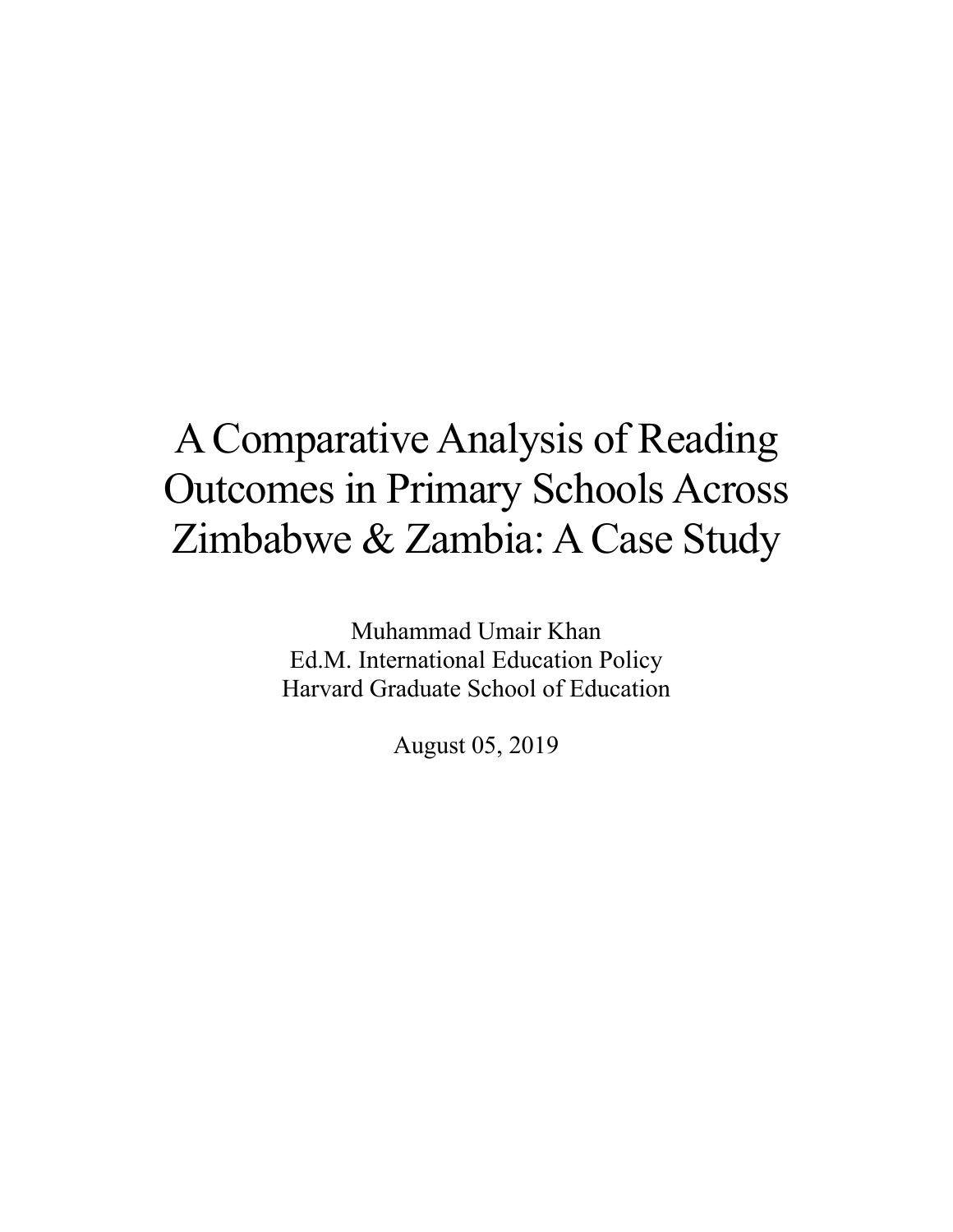# **Table of Contents**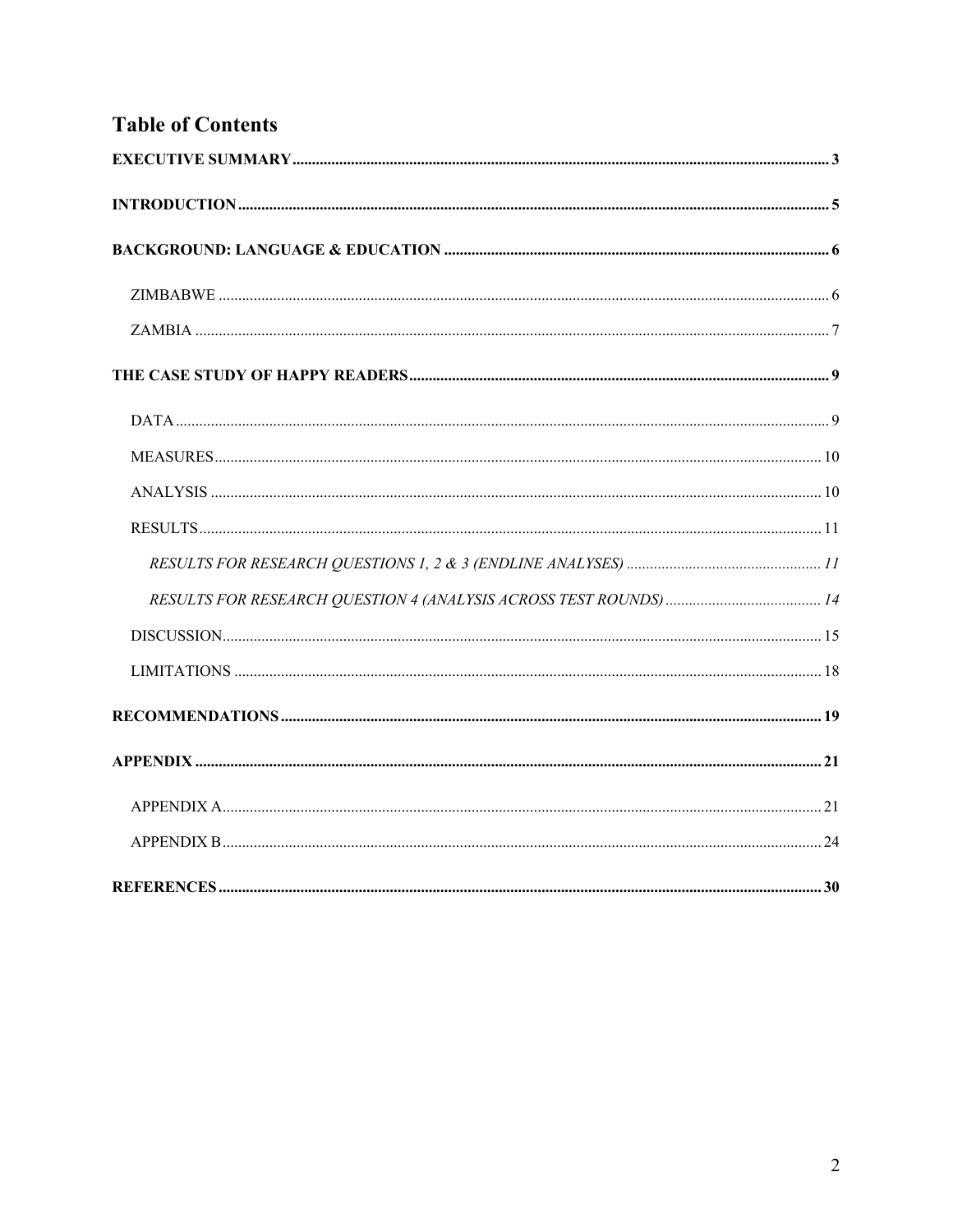## EXECUTIVE SUMMARY

Happy Readers is a for-profit educational organization that works to improve English language literacy of primary school students in Zimbabwe, Zambia, and Malawi. Their intervention, which is primarily focused on grades 1 through 3, is especially tailored for the African context where English is not the first language of an overwhelming majority of the populations. This report publishes the results of a quantitative study performed on data collected from reading tests conducted by Happy Readers as part of two different projects in Zimbabwe and Zambia. The analyses, conducted using STATA/IC Version 15.1, explored associations in the Endline data between measures of reading achievement and factors such as progress through the Happy Readers program, grade, and gender. They also explored variations in these measures across different rounds of testing. The analyses looked at findings from Zimbabwe and Zambia from a comparative standpoint.

The results of the study showed encouraging associations between student reading outcomes and the Happy Readers' intervention. Following were the main findings of the study:

- In terms of literacy, almost three-fourths of all Zimbabwean students in the data who had completed at least one module of the Happy Readers program classified as literate, in comparison to only 4% of those who had not. The gap was relatively narrower in Zambia but it was still significant, with a 48 percentage-points difference between the literacy rate of students who underwent the program and those who did not. The difference in literacy rates was greater for girls than for boys in Zimbabwe, while it was similar in the case of Zambia.
- In terms of reading proficiency, as measured by the Reading Index Scores (RIS), there was again a statistically significant association between higher reading attainment and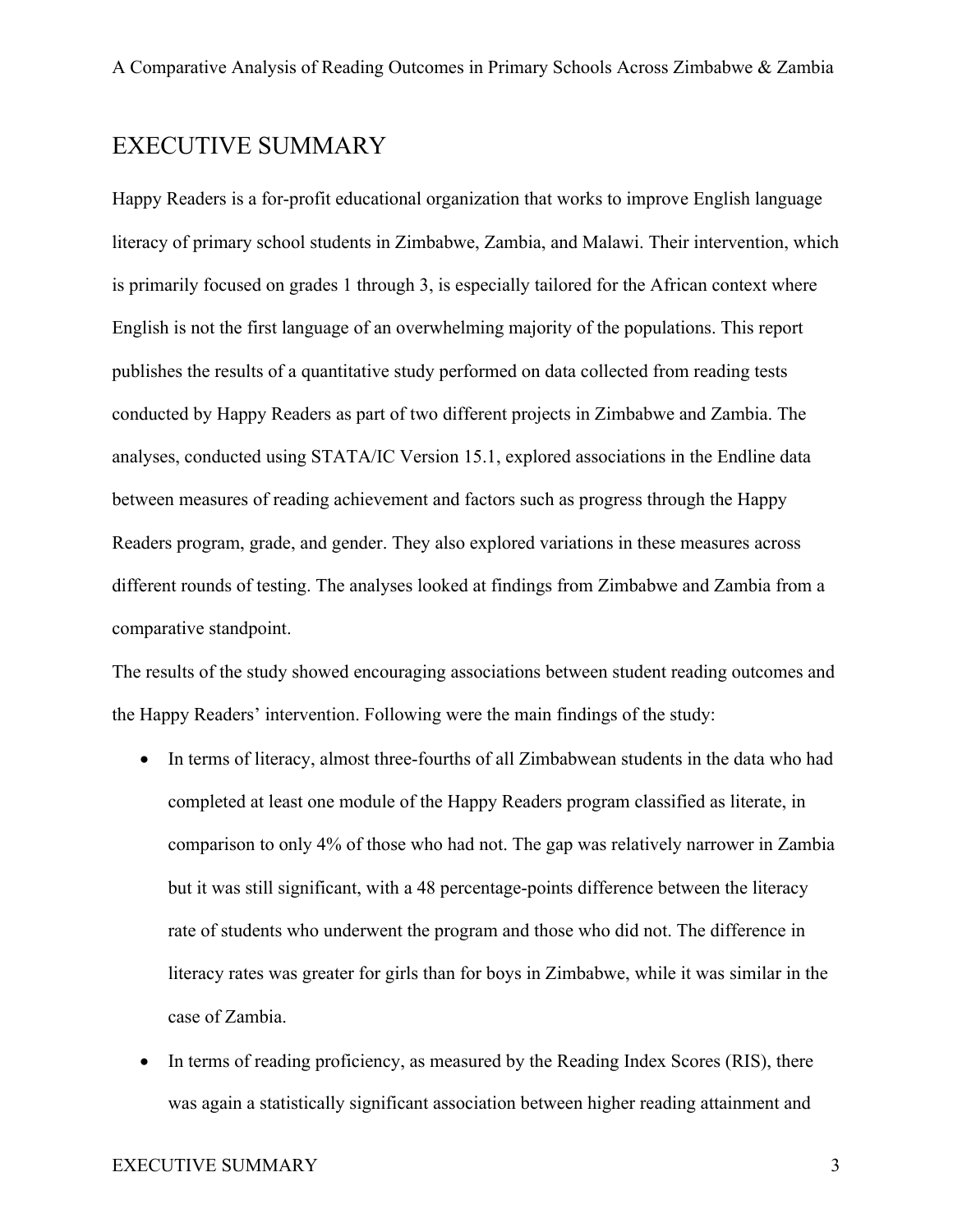exposure to and progress through the Happy Readers program. For instance, Zimbabwean students in the data who had successfully completed at least one module of the program were, on average, three reading years ahead of students who had completed or attempted none. Again, the gap in Zambia was not as wide as in Zimbabwe, but still amounted to a significant difference of two reading years. The only association for which the magnitude was greater for Zambia was the association between RIS and the number of modules of Happy Readers completed; nevertheless, the association was statistically significant for both countries.

- 64% of Zimbabwean students who had not completed any module of the Happy Readers could not read a single word in the Endline test; on the contrary, only 0.7% of those who underwent the program were unable to do so. The gap in the Zambian case was 48 percentage-points. The results were similar for both boys and girls.
- From the analysis of test results across multiple rounds of testing, there was a consistent pattern of literacy rates and reading scores being highest for the Endline data and lowest for the Baseline data. This was true regardless of the country or the gender.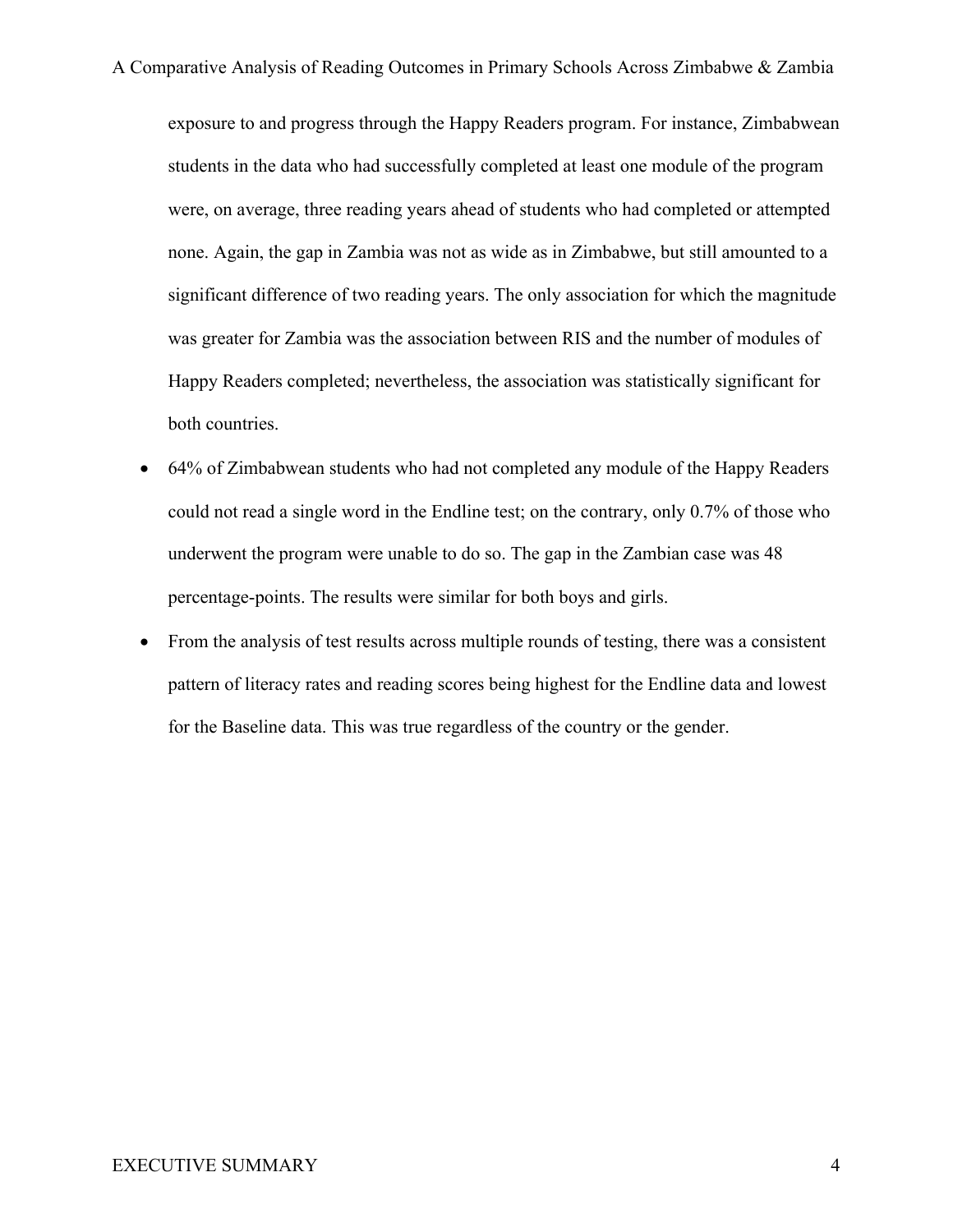## INTRODUCTION

The early years of a child's education are crucial for the development of their lifelong reading ability. The disparities in achievement that develop in the early years of reading tend to continue in later life (Scarborough et.al, 2009, p. 26). Acknowledging the importance of early reading instruction, Happy Readers works to provide quality literacy resources to primary school children and teachers in schools across Zimbabwe, Zambia and Malawi. Their books and teacher training materials are primarily designed for grades 1 to 3 in the aforementioned African countries, keeping in mind that English is not the first language in these contexts; however, these books are also sometimes used in higher grades for remedial reading. In addition to providing books, they also offer teacher training and instructional resources/guides, and work with partner organizations to conduct monitoring and evaluations to gauge the impact of their evaluation (Happy Readers, n.d.).

In this project, I have tried to explore answers to the following problem of practice that Happy Readers are faced with in their work to provide quality literacy resources to school children in Zimbabwe and Zambia. The central question that I explored was about how the reading outcomes of primary school students correlated with Happy Readers' intervention, and whether and how it varied by factors such as completion of a certain number of modules, the stage (module) of the Happy Readers initiative that students are in, and gender. I employed linear regression techniques to students' reading outcomes data provided to me by Happy Readers. My focus was on finding, in the given sample, how the samples compared across the two countries in terms of their literacy outcomes, which in turn was related to how these countries compared in terms of their linguistic map, history and other contextual factors.

#### INTRODUCTION 5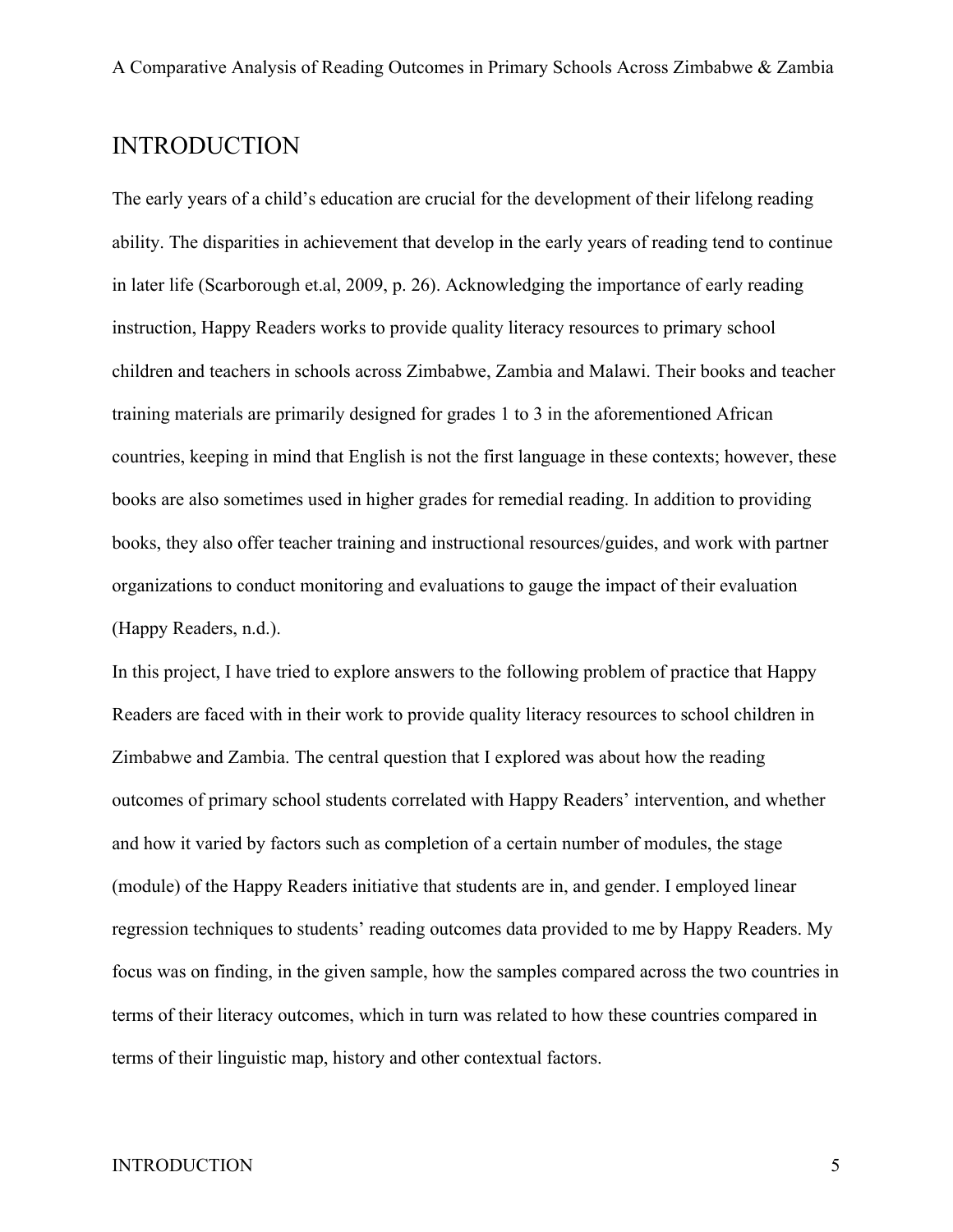## BACKGROUND: LANGUAGE & EDUCATION

Zimbabwe and Zambia were both British colonies before gaining independence, hence the English language plays a central role in their systems of education and government (Mugore, 1995, p. 1; Tripathi, 1990). However, English remains the first language of only 1.6% and 0.3% of the Zimbabwean and Zambian populations respectively (Ethnologue, 2019).

#### ZIMBABWE

According to Ethnologue (2019), almost two-thirds of the Zimbabwean population speak Shona, most of which speak it as a first language, while around another 10% speak Ndebele. Other important languages include Ndau (with almost 5% speakers), Chichewa and Manyika (both with almost 3% speakers), and Tonga (with almost 1% speakers).

There are two ministries in Zimbabwe that are responsible for managing the system of education in the country. The Ministry of Primary and Secondary Education (MoPSE) is responsible for early childhood, primary and secondary education, while the Ministry of Higher and Tertiary Education, Science and Technology Development (MoHTES&TD) oversees university, technical and teacher education. Primary education in Zimbabwe comprises seven grades, with the official start age being six years (SACMEQ, 2007). A UNICEF report on language policy (2016, p. 90) cites the current language of instruction policy of Zimbabwe as one which "favours three languages for use in education: Shona, Ndebele, and English". It provides for the use of Shona or Ndebele as a medium of instruction initially, until a transition to English is made starting Grade 3. Pupils learn English in Grades 1 & 2 to prepare them for this transition. Shona or Ndebele are continued to be taught as subjects.

The government of Zimbabwe claims, in the latest education report published by the Zimbabwe National Statistics Agency (2017, p. 11), that the overall literacy rate in the country is an

#### BACKGROUND: LANGUAGE & EDUCATION 6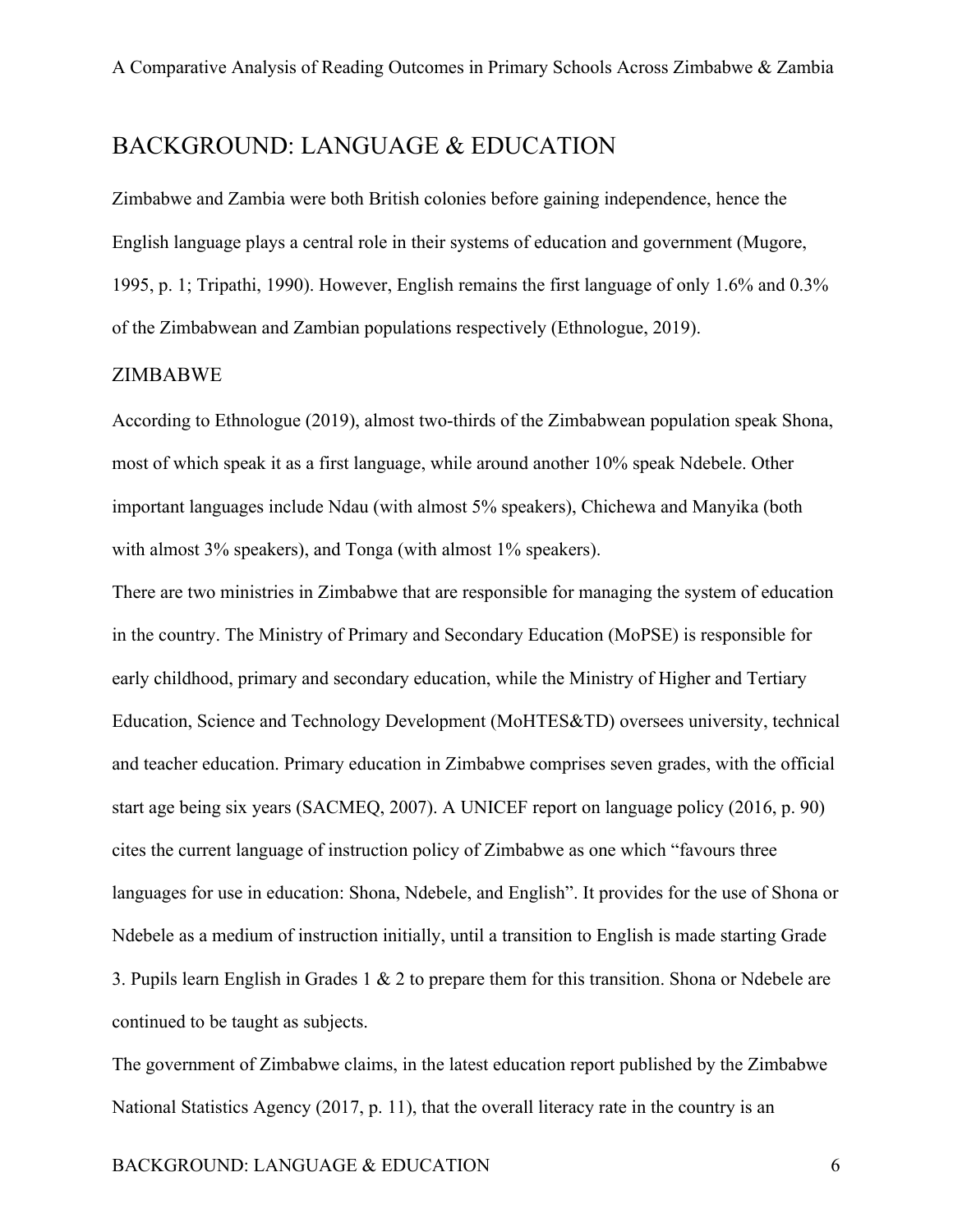A Comparative Analysis of Reading Outcomes in Primary Schools Across Zimbabwe & Zambia astonishingly high 94%. However, this figure is not a reliable proxy for actual literacy achievement since the government statistics classify anyone that has completed Grade 3 of schooling as literate. The data available on actual reading ability show a completely different picture. For instance, according to SACMEQ III Report (2007) on achievement levels of grade 6 pupils in Zimbabwe (see Table 1 in Appendix A), more than one-third of grade 6 students were still performing at the very "basic levels" of reading (levels 1-3), and only around 16% were performing "at the highest levels" (levels 7 and 8).

#### ZAMBIA

The language map in Zambia is more complex than that of Zimbabwe. According to the Census of Population and Housing results (2010, p. 64), there are around 73 dialects in total belonging to seven language clusters or root languages. The most widely used languages are Bemba (33.5%), Nyanja (14.8%), Tonga (11.4%), Lozi (5.5%), Chewa (4.5%), and Nsenga (3%).

As stipulated by the education policy of the country, primary education in Zambia consists of grades 1-7. Zambia had a language of instruction policy similar to that of Zimbabwe at the time that Happy Readers conducted their tests and collected data. Instruction in grade 1 was supposed to be in the mother tongue (the language of initial literacy instruction), transitioning towards English beginning in grade 2, and by grade 3 becoming predominantly English, the language of overall instruction (UNICEF, 2016, p. 84).

UNESCO reports Zambia's literacy rate for 2010 to be 83.01% (UNESCO, 2019). However, as in the case of Zimbabwe, independent assessments of reading levels paint a bleak picture. The SACMEQ III report on Zambia (2007) showed more than 70% of grade 6 students performing at or below level 3 (see Table 2 in Appendix A). EGRA (Early Grade Reading Assessment) results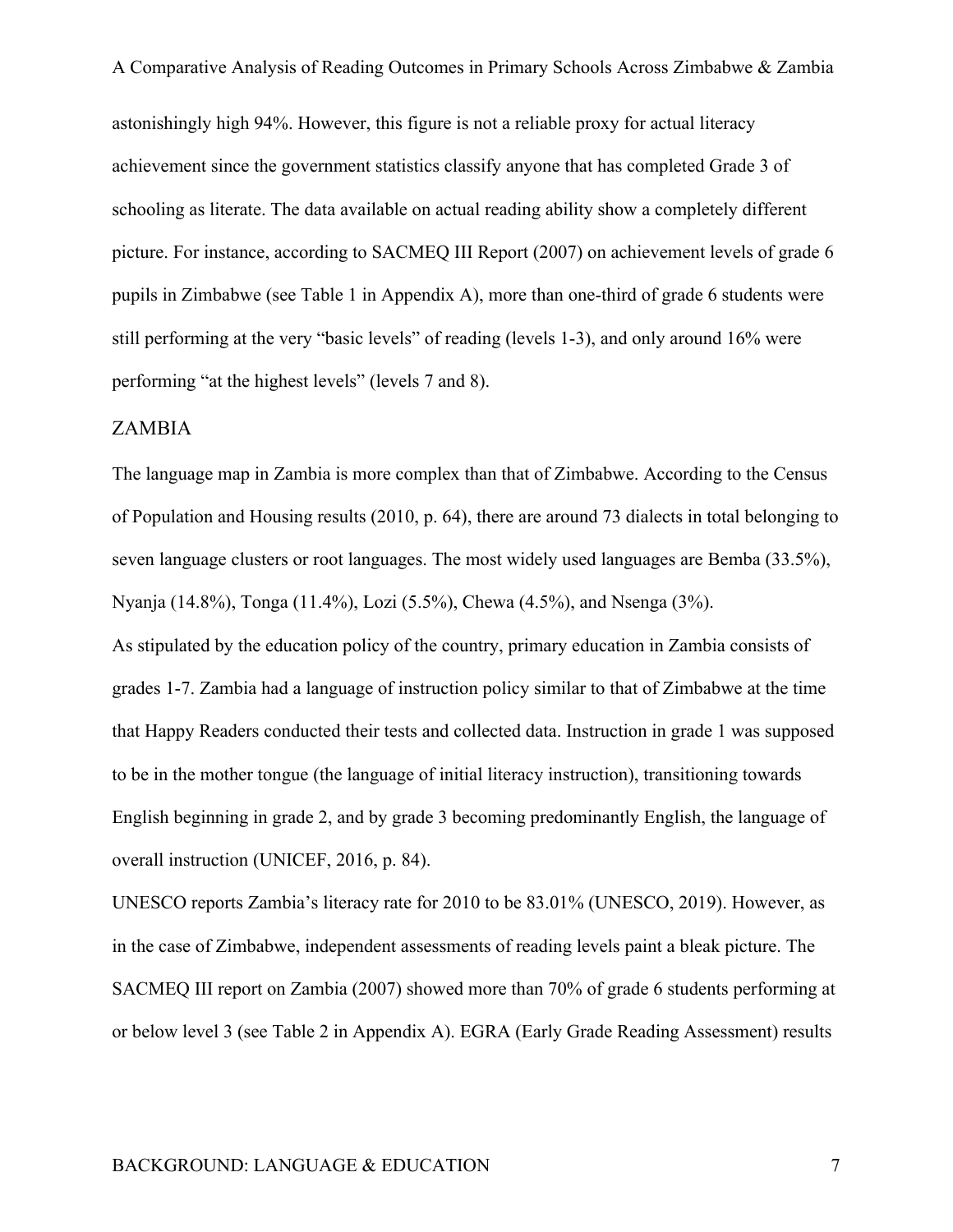from 2013 show that a staggering 91% of Zambian students at the end of Grade 2 are unable to read English at all.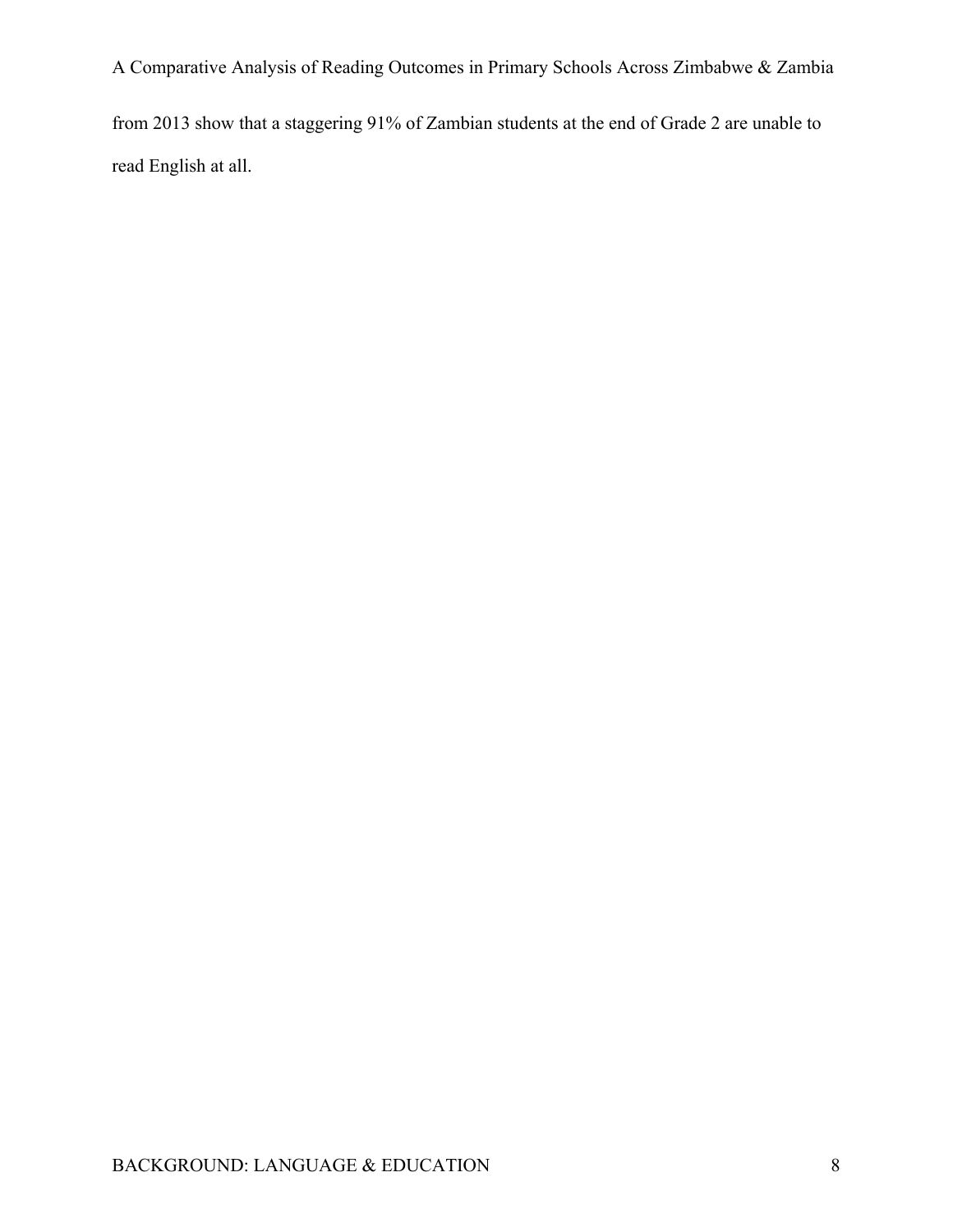## THE CASE STUDY OF HAPPY READERS

Happy Readers is a for-profit organization that works to improve English language literacy at early & middle primary school level by providing books and teacher resources to schools in Zimbabwe, Zambia and Malawi. They also conduct monitoring and evaluation in partnership with donor partners to assess how their programs are helping children improve their literacy. Their books are designed so that they are grounded in the African context and use themes that are relevant to or important for the children they are designed for (Happy Readers, n.d.). Almost all private schools in Zimbabwe use books provided by Happy Readers and over a thousand rural schools across Zimbabwe and Zambia also use them. The books are designed to be used in grades 1 through 3 (although they are sometimes also used in higher grades), and the three-year program is completed in 27 modules i.e. 9 modules per grade (Happy Readers, n.d.). In 2012, in partnership with the Australian Direct Assistance program (AusDAP), Happy Readers conducted a Baseline test, in seven schools from Kalomo & Kazungula outside Livingstone in Zambia, to measure reading outcomes of students prior to their intervention. They followed this up with an Endline test eighteen months later to measure outcomes again, this time with a considerable proportion of the students being tested having participated in the Happy Readers program. In a similar manner, three rounds of tests were conducted in Zimbabwe, from 2015 to 2017, as part of a project with the World Vision IGATE Girls Education project.

#### DATA

Overall, we have 782 observations from Baseline, 573 observations from Midline, and 1023 observations from the Endline rounds of testing across both countries. Most of the analyses were done on data gathered during the Endline round, which comprise 751 Endline observations from Zimbabwe, coming from five schools in the Insiza district, and 375 Endline observations from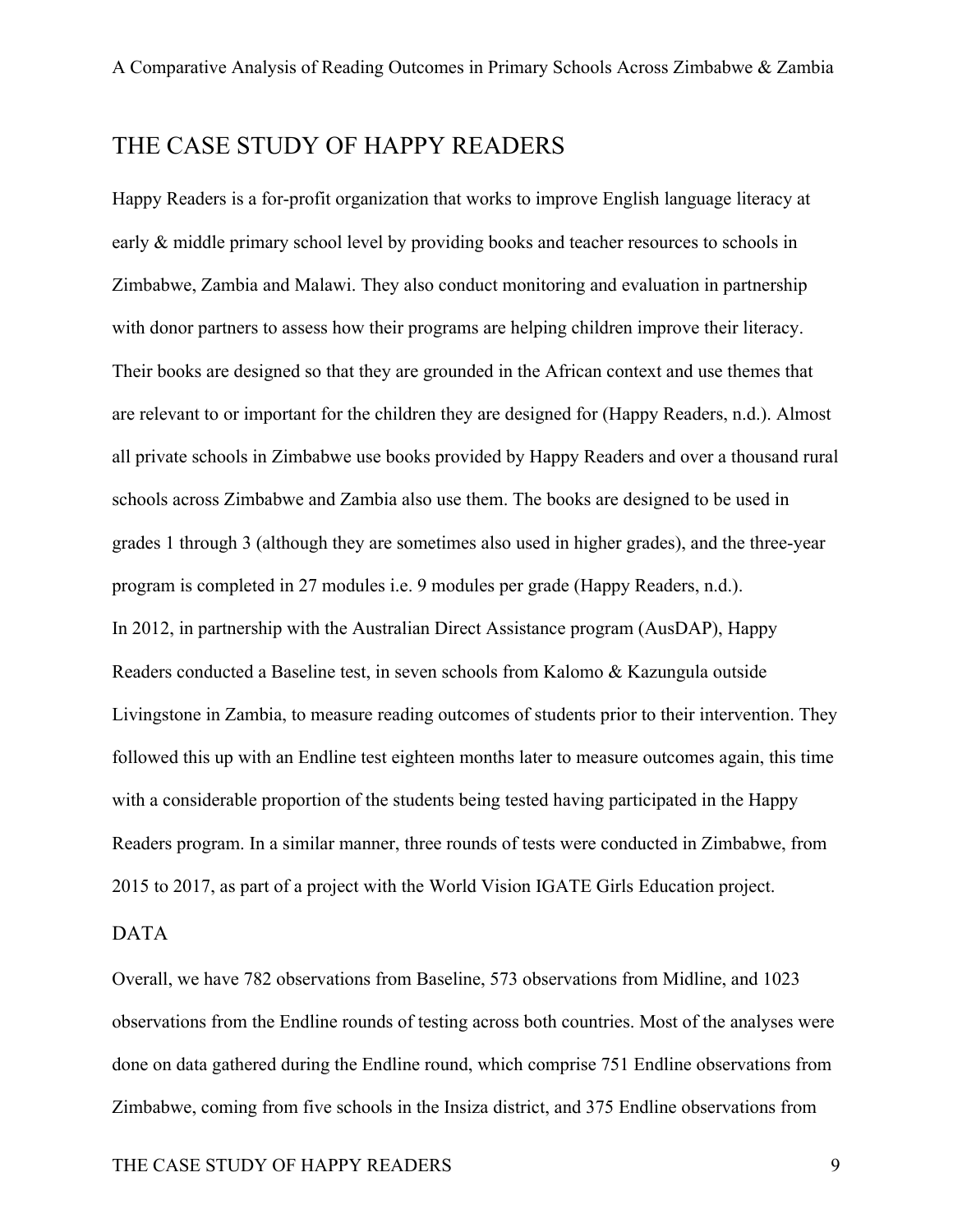Zambia, coming from seven rural primary schools (see Table 3 in Appendix A). All of the tests were conducted in English, using the Happy Readers Reading Testing Kit. The study design was not based on random assignment, and hence we cannot infer causal links from our analysis of the data obtained through the multiple rounds of testing.

#### MEASURES

Both the datasets use the same measures to record information. The main measures of interest in this report are the Reading Index Score (RIS), the Headline Literacy Measure, Zero Word Score, Country, Grade and Grade Level, Years Overage, Read HR (Has the child completed any of the Happy Readers modules?), the Number of HR Books Completed, and the Test Round. The RIS is measured on a scale from 30 (no letters/words read correctly) to 139 (all words read correctly). On the RIS scale, a 10-units difference translates roughly to one year of learning English, or a shift in one level of reading, e.g. from poor to okay (or vice versa), or from okay to good (or vice versa). My second outcome of interest, the Headline Literacy Measure, is 1 if the RIS score is above the minimum literacy threshold score of 60, and 0 otherwise. My third outcome of interest, the Zero Word Score, is 1 if the student cannot read any word from the test, and 0 otherwise. For a list and brief description of all measures included in my analysis, see Table 4 in Appendix A.

#### ANALYSIS

The analysis was carried out in STATA/IC Version 15.1, mostly using linear regression techniques, to find associations between my outcomes of interest, which were the Reading Index Score (RIS), the Headline Literacy Measure and the Zero Word Score, and different predictor variables such as the Happy Readers treatment status, progress through the Happy Readers program, grades, gender, and years of overage etc.

The most important research questions that I was exploring in my analysis were the following: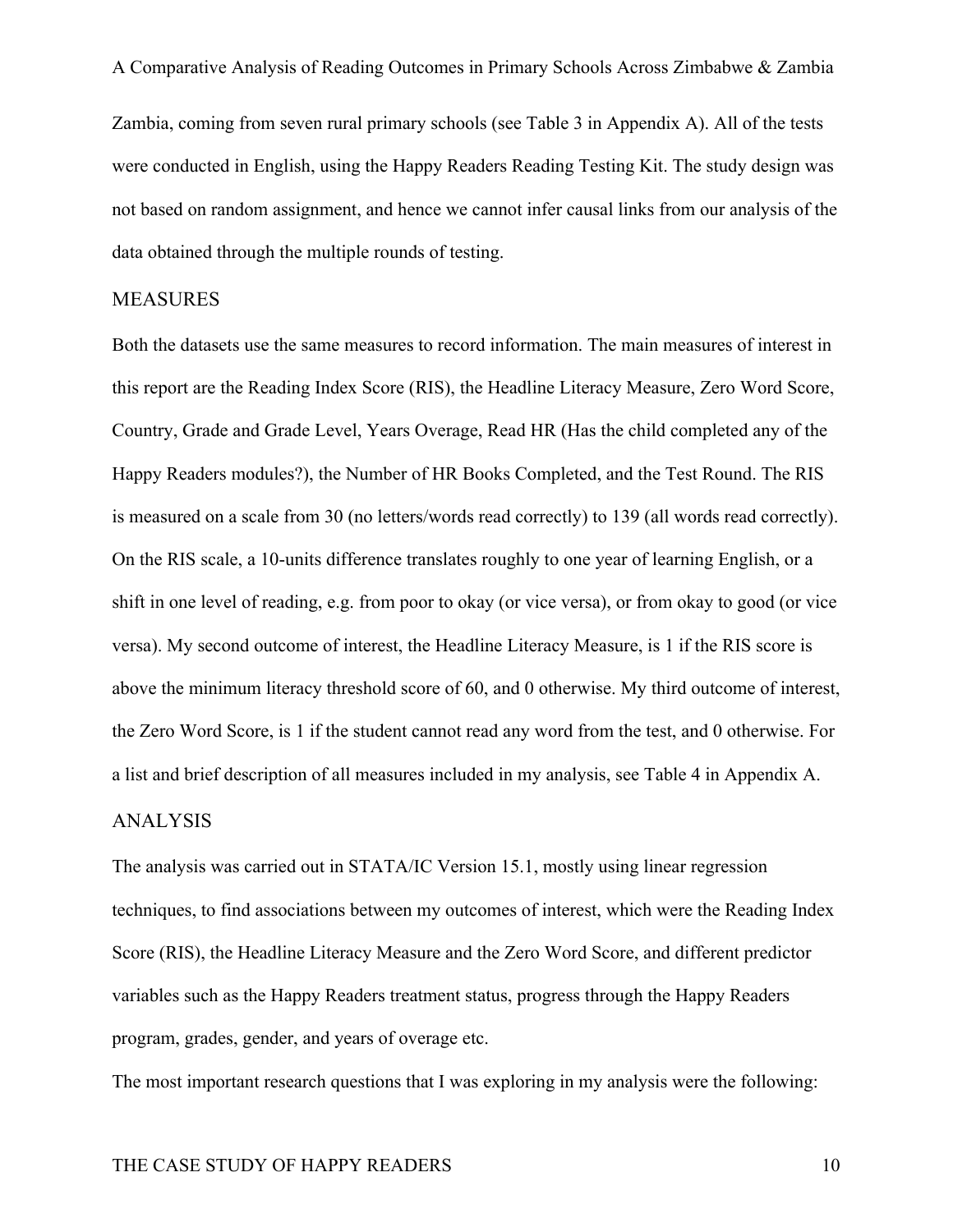- **1. Is there an association between using the Happy Readers reading scheme and the Headline Literacy Measure? How does this association vary across the two countries of Zimbabwe and Zambia, and across genders?**
- **2. Given a particular grade level, is there an association between using the Happy Readers reading scheme and the RIS? How does this association vary across the two countries of Zimbabwe and Zambia, and across genders?**
- **3. Is there an association between using the Happy Readers reading scheme and the Zero Words Score? How does this association vary across the two countries of Zimbabwe and Zambia, and across genders?**
- 4. **Are there variations in literacy rates and reading scores across different rounds of testing? How do these variations change across the two countries of Zimbabwe and Zambia, and across genders?**

Answers to the first three research questions were explored by looking only at the Endline data for which I had information on the Happy Readers' treatment status. The fourth research question required comparing outcomes across different rounds of testing.

#### RESULTS

#### RESULTS FOR RESEARCH QUESTIONS 1, 2 & 3 (ENDLINE ANALYSES)

Overall, in the sample, a greater proportion of children in Zimbabwe were classified as literate as compared to those in Zambia. Zimbabwean children also averaged higher on the RIS measure. One of the reasons for higher overall literacy and average reading scores in Zimbabwe might be the fact that Zimbabwean data had observations from upper primary grades too while the Zambian data did not.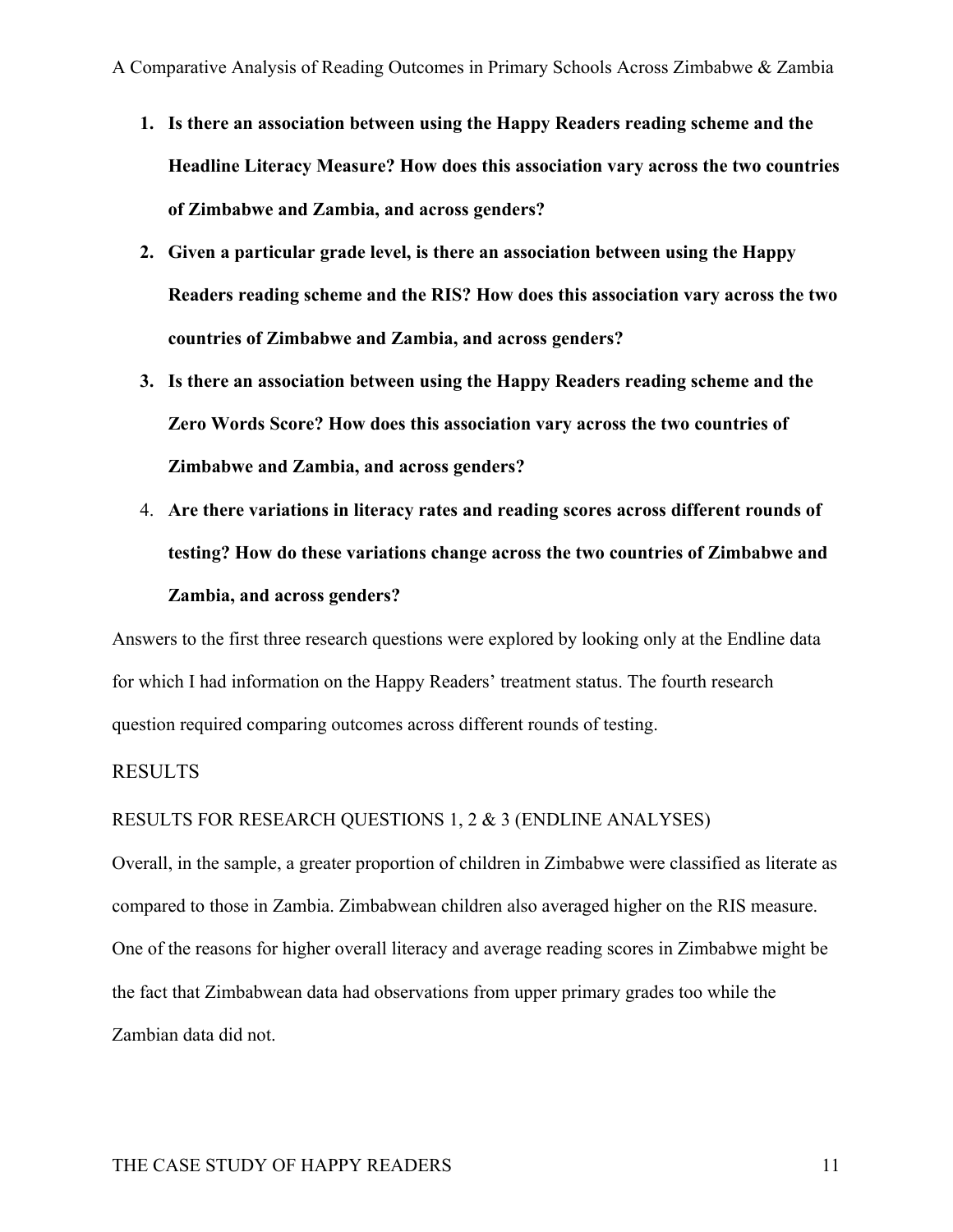Girls in Zimbabwe were observed to be outperforming boys on the LITERACY measure. 70% of the girls in the Zimbabwean data classified as literate as compared to 51% of the boys. In Zambia, there was no statistically significant difference between girls and boys in terms of literacy rate. On average, there was no statistically significant difference between the RIS of girls and boys in both Zimbabwe and Zambia.

Given below are the findings that correspond to each of the first three research questions:

- 1. In Zimbabwe, 72% of the students who completed at least one module of Happy Readers were classified as literate according to the Headline Literacy Measure, in comparison to only 4% of those who did not (see Figure 1 in Appendix B). In Zambia, the difference in proportions wasn't as stark: 49% of the students who completed some Happy Readers were literate as opposed to 1% of those who did not complete any Happy Readers module (see Figure 2 in Appendix B). In Zimbabwe, 64% of the boys who completed at least one module of Happy Readers classified as literate, in comparison to 5% of those who did not. Of the Zimbabwean girls who had completed at least one module of Happy Readers, 80% classified as literate, in comparison to 4% of those who did not (see Figure 5 in Appendix B). In Zambia, the association between LITERACY and STARTEDHR was similar for girls and boys.
- 2. In Zimbabwe, those who had completed at least one module of Happy Readers were on average scoring 29.6 points higher on the Reading Index Score (RIS) as compared to those who had not, as shown by the following regression equation:  $\widehat{RIS} = 39 + 29.6$  \* *STARTEDHR*. In Zambia, like in Zimbabwe, the association between RIS and STARTEDHR was statistically significant. The regression equation for the sample,  $\widehat{RIS}$ *= 39.5 + 22.2 \* STARTEDHR*, shows that students who completed at least one module of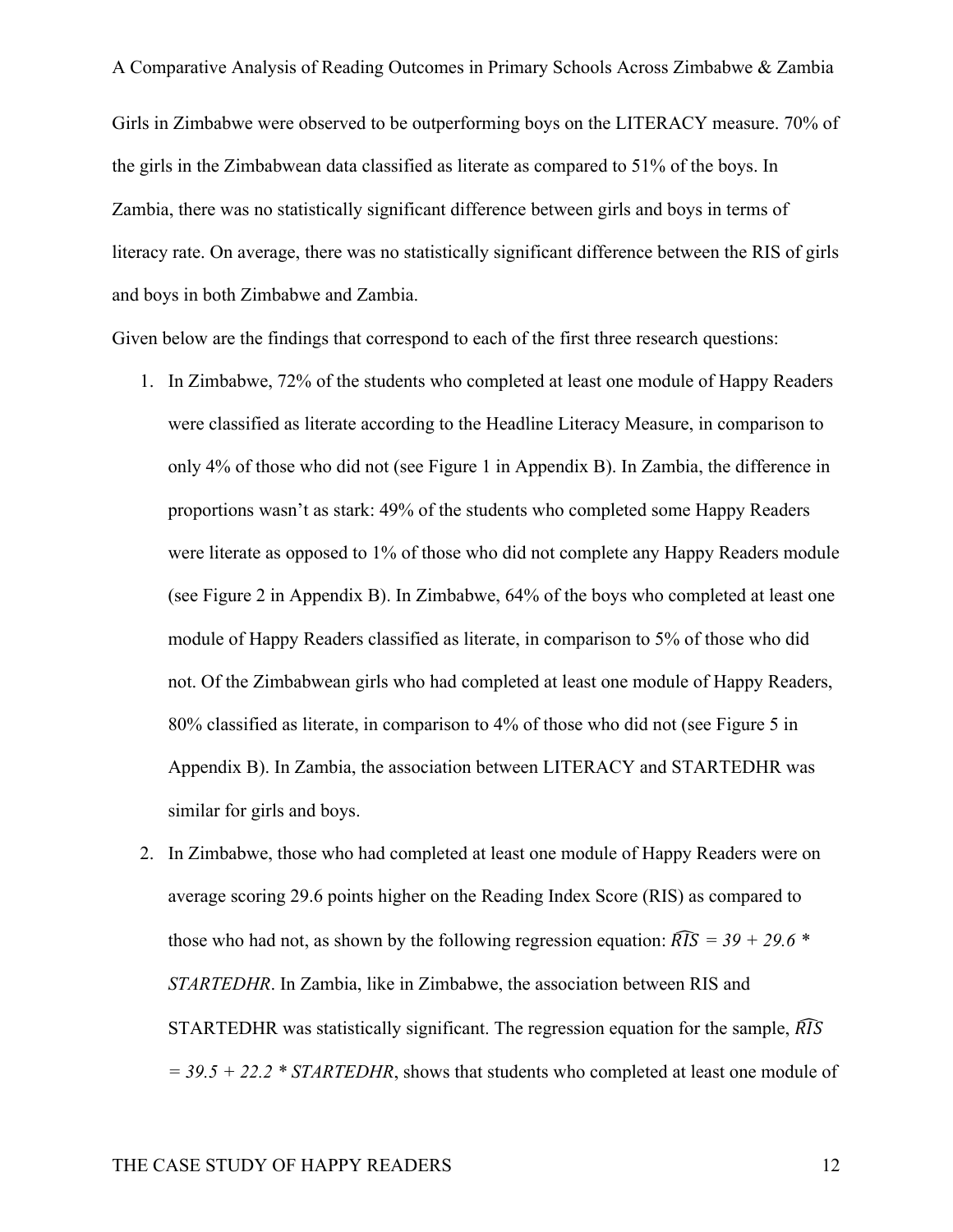Happy Readers scored, on average, 22.2 points higher on the RIS scale. When I controlled for grade levels, the Zimbabwean slope coefficient, i.e. the gap between average scores of those who did and those who did not complete at least one Happy Readers module, did not reduce much, while the Zambian one basically stayed the same (see Figure 3 in Appendix B). In Zimbabwe, there was a statistically significant association between the RIS and HRBOOKS, an ordinal discrete variable indicating the number of Happy Readers books/modules a student has completed. The corresponding regression equation,  $\widehat{RIS} = 45.7 + 2.7 * HRBOOKS$ , indicates that a one-unit difference in HRBOOKS is associated with a 2.7 units difference in RIS. If we look at the association between RIS and HRBOOKS only for students with STARTEDHR value equal to 1 (those who have completed at least one module of the Happy Readers), the magnitude of association drops slightly to a 2.2 units statistically significant difference in RIS. In Zambia too, the association was statistically significant, and the magnitude of association was more than that for Zimbabwe ( $\widehat{RIS} = 43 + 4.4 * HRBOOKS$ , see Figure 4 in Appendix B). If we look at the association between RIS and HRBOOKS only for students with STARTEDHR value equal to 1, the magnitude of association drops slightly to a 4.1 units statistically significant difference in RIS. In both Zimbabwe and Zambia, there was no statistically significant difference in RIS across genders for the same treatment status or level of progress through the Happy Readers modules.

3. In Zimbabwe, only 0.7% of the students who completed at least one module of Happy Readers were not able to read a single word, in comparison to 64% of those who did not (see Figure 6 in Appendix B). Similarly, in Zambia, only 1% of the students who completed some Happy Readers could not read a single word as opposed to 49% of those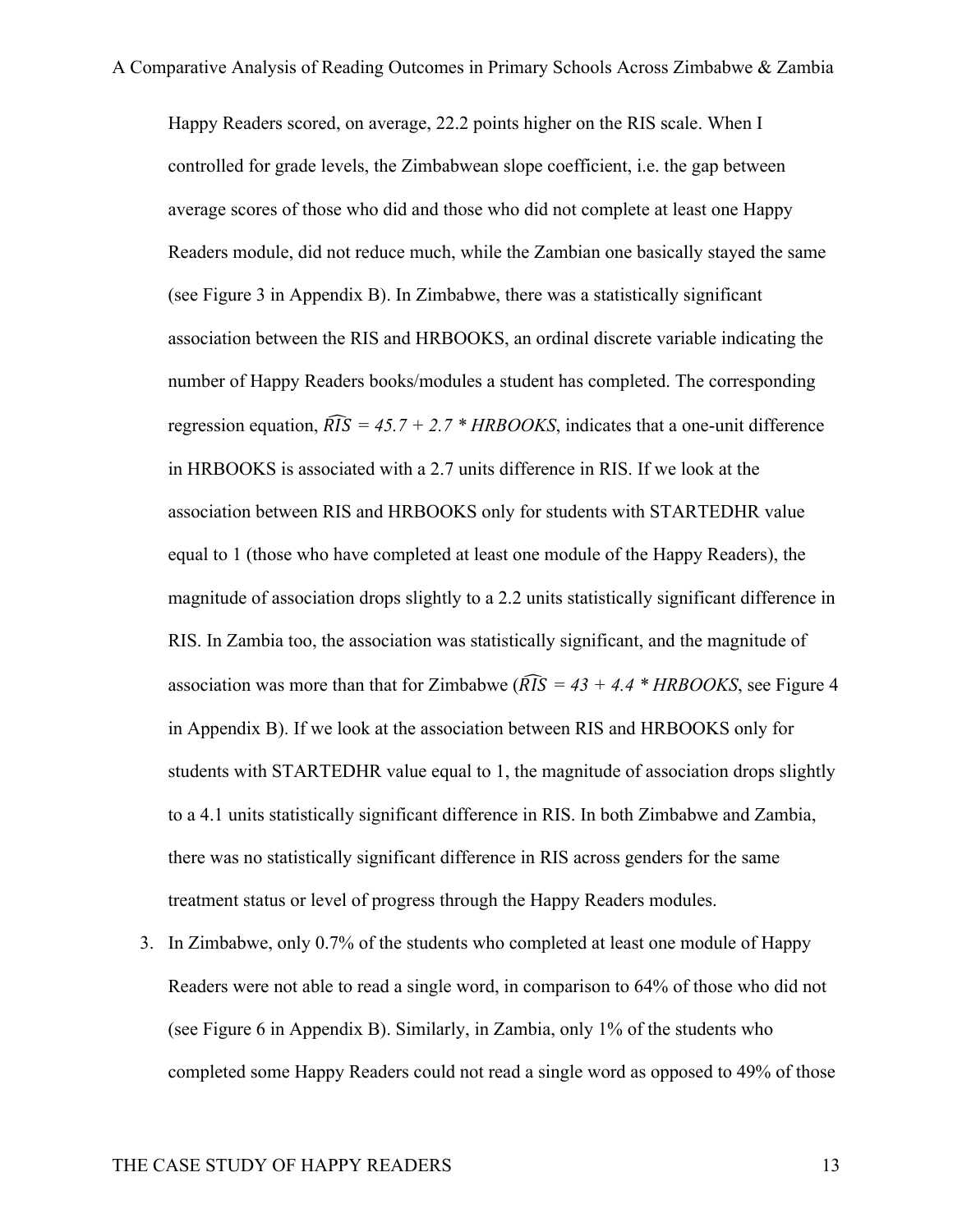who did not complete any Happy Readers module (see Figure 7 in Appendix B). In both Zimbabwe and Zambia, the association between ZEROWORD and STARTEDHR was similar for girls and boys.

#### RESULTS FOR RESEARCH QUESTION 4 (ANALYSIS ACROSS TEST ROUNDS)

Overall, 35% of students from the Baseline round of testing classified as literate as compared to 52.5% for Midline and 50.4% for the Endline. The average reading index scores for the Baseline, Midline and Endline rounds of testing were 53.4, 60.6, and 61.2 respectively. It is worth noting here that all of the 782 baseline observations did not start Happy Readers, whereas 616 of the 1023 Endline observations had completed at least one module. All of the Midline observations and 273 of the Endline observations had unknown data on Happy Readers' treatment status. The time elapsed between the Baseline and Midline rounds of testing in Zimbabwe was the same as the time elapsed between the Baseline and Endline rounds of testing in Zambia (remember that there was no Midline testing for Zambia), i.e. eighteen months. Given below are the results for variation across test rounds in literacy rates and reading scores by country and gender:

- 1. When we compare across the two countries, we find that:
	- a. In Zimbabwe, literacy rates for the Baseline, Midline and Endline tests are 45.5%, 52.5% and 60.3% respectively (see Figure 8 in Appendix B). In comparison, in Zambia, literacy rates for the Baseline and Endline tests are 14.9% and 36.6% respectively (see Figure 9 in Appendix B).
	- b. In Zimbabwe, the average RIS for the Baseline, Midline and Endline tests are 57.2, 60.6 and 64.9 respectively (see Figure 10 in Appendix B), while in Zambia, the average RIS values for the Baseline and Endline tests are 46.3 and 56.1 respectively (see Figure 11 in Appendix B).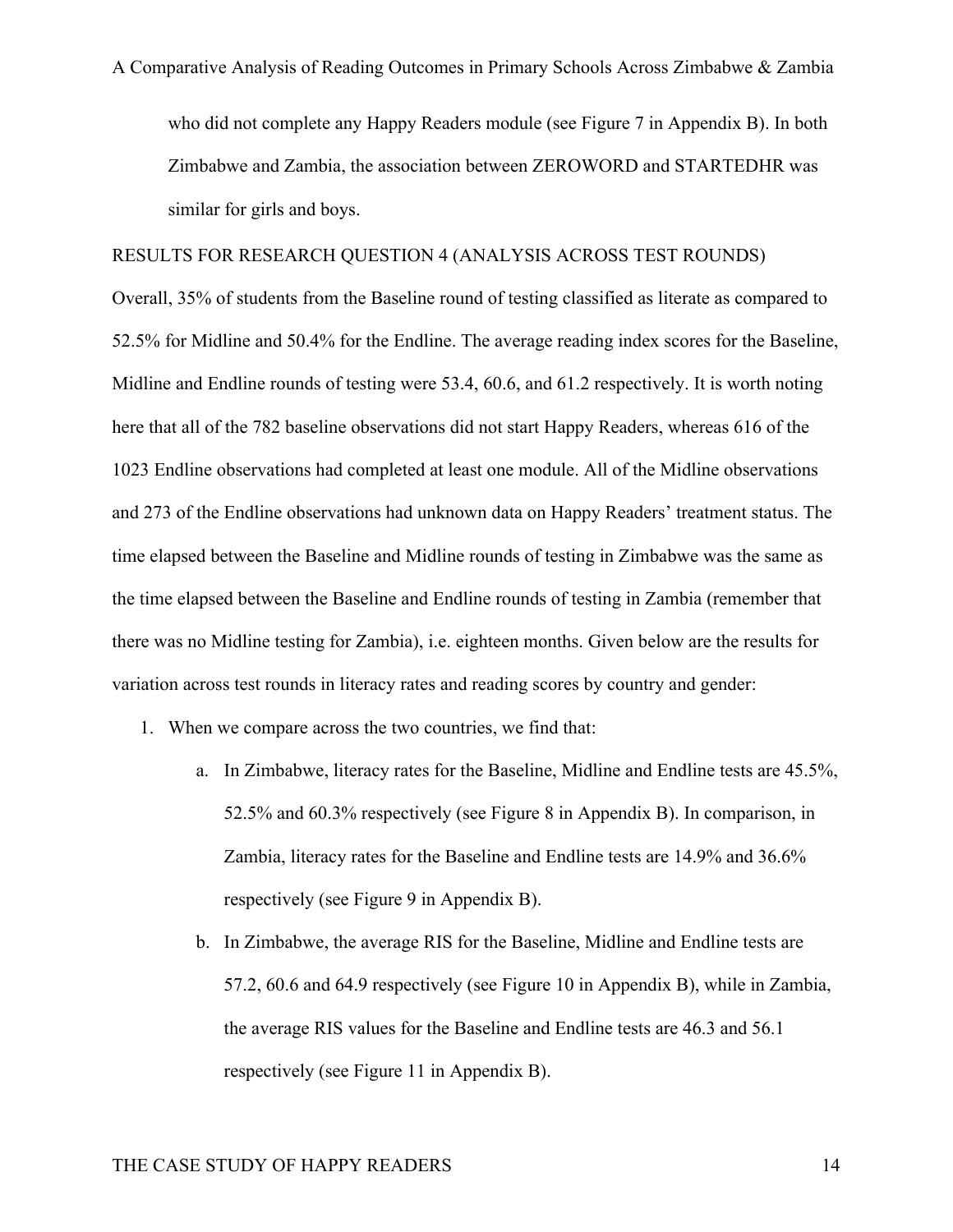- 2. If we explore by gender, we see that:
	- a. In Zimbabwe, literacy rates of female students for the Baseline, Midline and Endline tests are 56.7%, 65.8% and 74% respectively, while those of male students are 33.9%, 39.7% and 48.9%. In Zambia, literacy rates of female students for the Baseline and Endline tests are 14.2% and 37.4% respectively, while those of male students are 15.7% and 35.9%.
	- b. The average RIS of Zimbabwean female students for the Baseline, Midline and Endline tests are 61.8, 65.4 and 71.3 respectively, while those of Zimbabwean male students are 52.4, 56 and 59.9. In Zambia, the average RIS of female students for the Baseline and Endline tests are 46.7 and 55.5 respectively, while those of male students are 46 and 56.8.

#### DISCUSSION

My findings suggest that the intervention by Happy Readers is slightly more strongly associated with literacy outcomes in Zimbabwe than in Zambia, although the magnitudes of association are high in both the countries. This is most clearly demonstrated by the difference in the literacy rates of students who have received some treatment from Happy Readers versus those who have not. In Zimbabwe, this figure is an impressive 72% for the former as compared to only 4% for the latter, a large difference of about 68 percentage-points between the two groups. Zambian figures are not as disparate but a difference of 48 percentage-points is still pretty large. We obtain a similar picture from other results too. For instance, we see from Figure 3 in Appendix B, which depicts the results of regression of RIS on STARTEDHR, a widening of gap between the Zimbabwean and Zambian RIS averages as we move along the lines of best fit from no treatment to some treatment. The average Zimbabwean RIS associated with having received some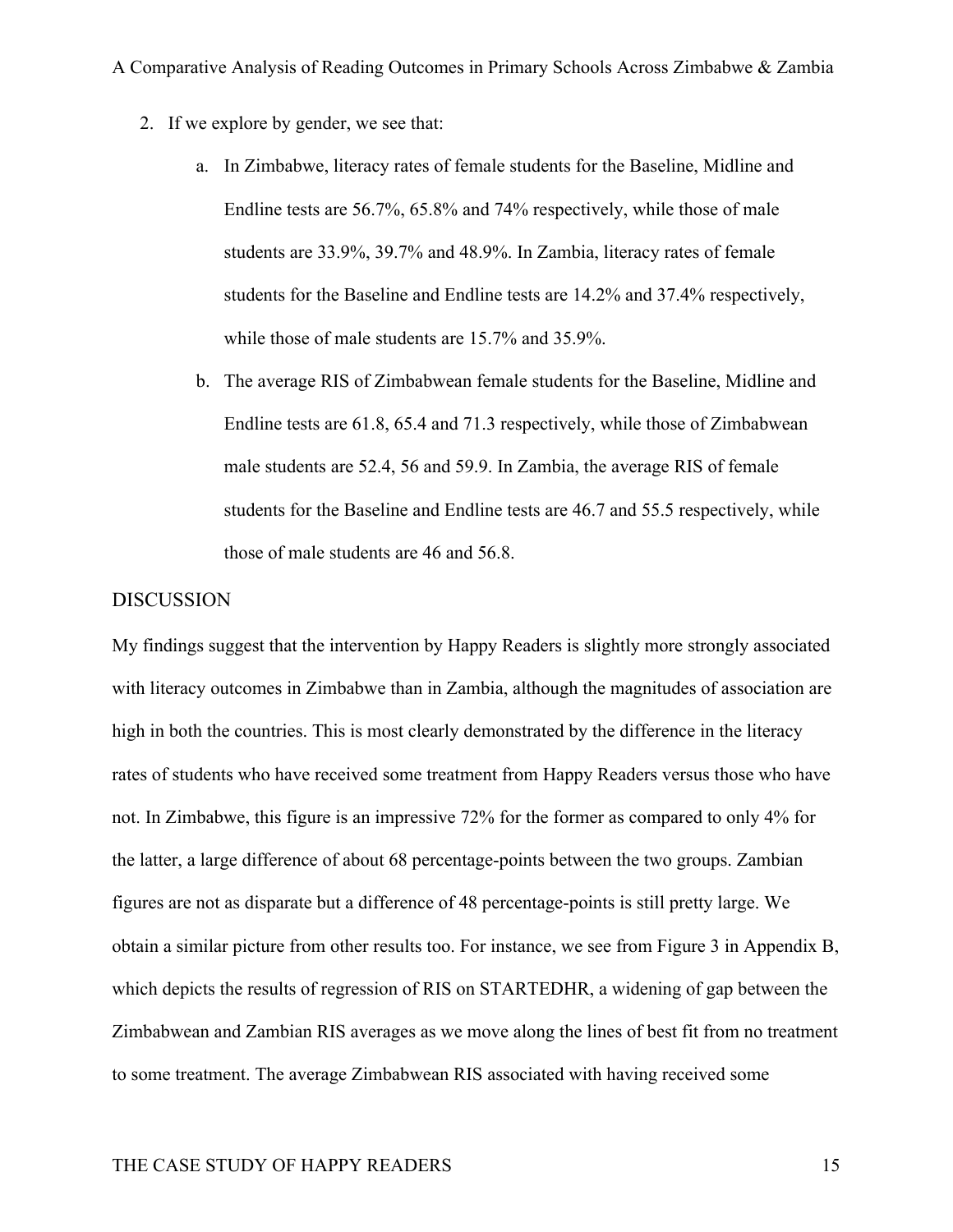A Comparative Analysis of Reading Outcomes in Primary Schools Across Zimbabwe & Zambia treatment is almost 29 units higher than the average for no treatment, the difference being almost seven units higher than in the Zambian case. It is worth remembering here that on the RIS scale, a 10-units difference translates to a shift in one level (or year) of reading. A 29-units difference in the Zimbabwean case and a 22-units difference in the Zambian case are thus phenomenal. Also, for Zambia, the difference in RIS associated with a unit difference in the number of books/modules completed is 4.4 units, as compared to 2.7 units for Zimbabwe (See Figure 4 in Appendix B).

My findings also suggest that overall, in Zimbabwe, a significantly higher proportion of girls classify as literate as compared to the proportion of boys that do. However, there is no statistically significant difference in terms of the RIS. The difference in literacy rates is largely due to the fact that the average RIS for Zimbabwean boys (59.2) is just below the literacy threshold of 60 points, hence many boys might have missed out on classifying as literate by a small margin, and otherwise their reading scores are not too dissimilar from their female counterparts. Zambian boys and girls do not differ significantly on either the Headline Literacy Measure or the Reading Index Score. In terms of the magnitudes of association between literacy outcomes and Happy Readers' treatment status, it is observed that these associations are for the most part similar for boys and girls in both the countries. An important exception is the difference in associations between literacy rate and treatment status for the two genders in Zimbabwe: 80% of the girls who have completed at least one module of Happy Readers classify as literate whereas only 64% of the corresponding group of boys do (the fractions of boys and girls classifying as literate without having completed any Happy Readers module are similar). Again, the discrepancy of this difference in literacy rates across genders with the similarity of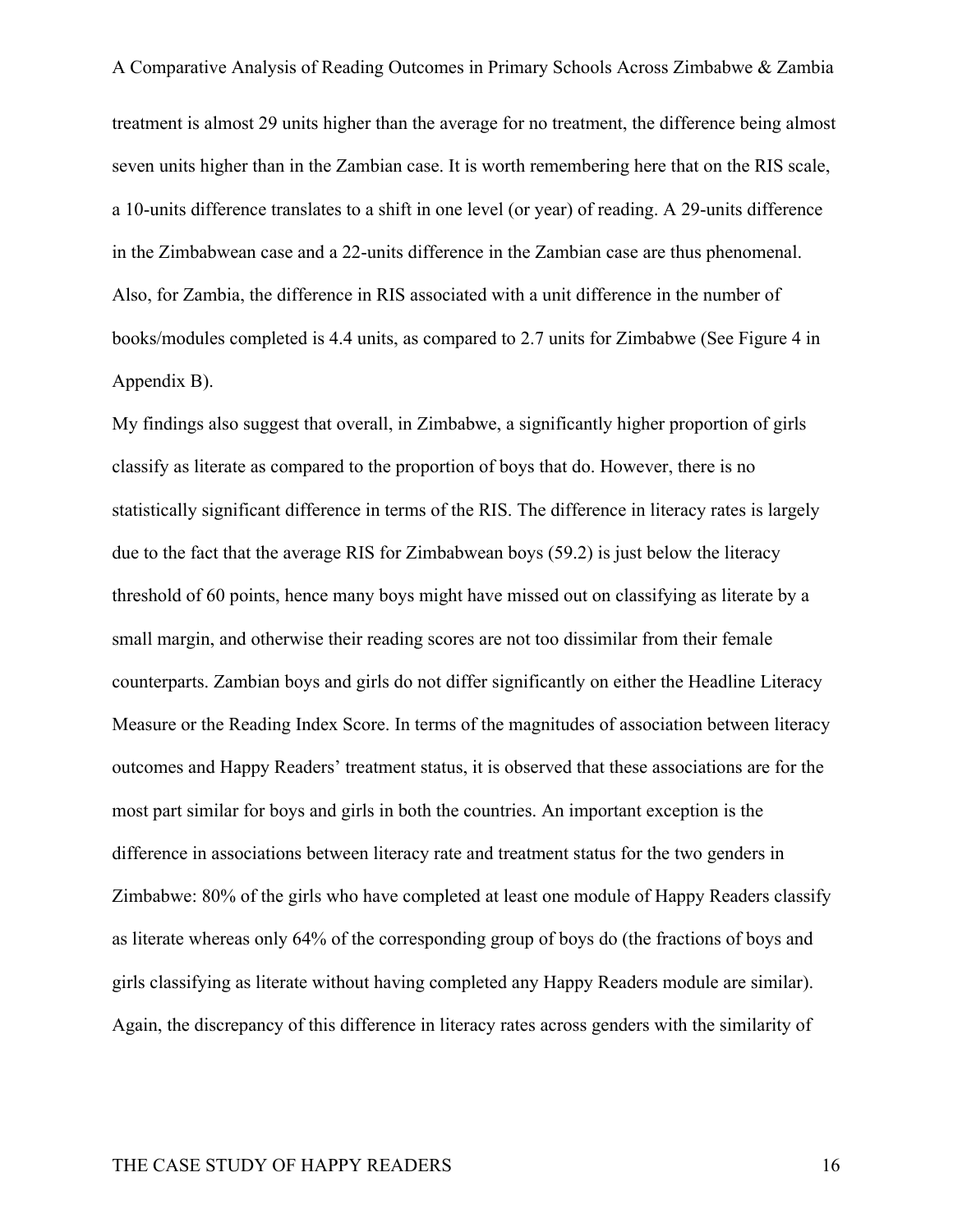A Comparative Analysis of Reading Outcomes in Primary Schools Across Zimbabwe & Zambia associations between RIS and treatment status across genders can be reconciled by observing that many boys marginally miss out on being classified as literate.

Other important findings pertain to the Zero Words Score and how it is associated with the status of Happy Readers treatment for children across the two countries and genders. It is observed that in both Zimbabwe and Zambia, a considerably higher proportion of students who have not completed any module of Happy Readers are unable to read any word in the tests. For Zambia, this is almost half of all such students, whereas for Zimbabwe it is almost 65%. For those who have had some progress through the Happy Readers reading scheme, these figures are very close to zero. Hence, there appears to be a strong association between having a low rate of zero-words status and using the Happy Readers reading scheme. In other words, those who used Happy Readers reading scheme are much less likely to not be able to read a single word as compared to those who did not. These associations are very similar across genders in both Zimbabwe and Zambia.

The last of the findings are not directly related to associations between the use of Happy Readers and literacy outcomes, rather these are focused on the variation of indicators across multiple rounds of testing. In both Zimbabwe and Zambia, as expected, literacy rates and average RIS are the lowest for Baseline and highest for the Endline round of testing. The association between literacy outcomes and test rounds are similar for both boys and girls.

All of the findings stated in the previous section are results of chi-squared tests and linear regression techniques, which only help us find correlations and associations between attributes of a data and tell us nothing about the causality between them. We do not know for sure what exactly causes the differences that we have discussed above.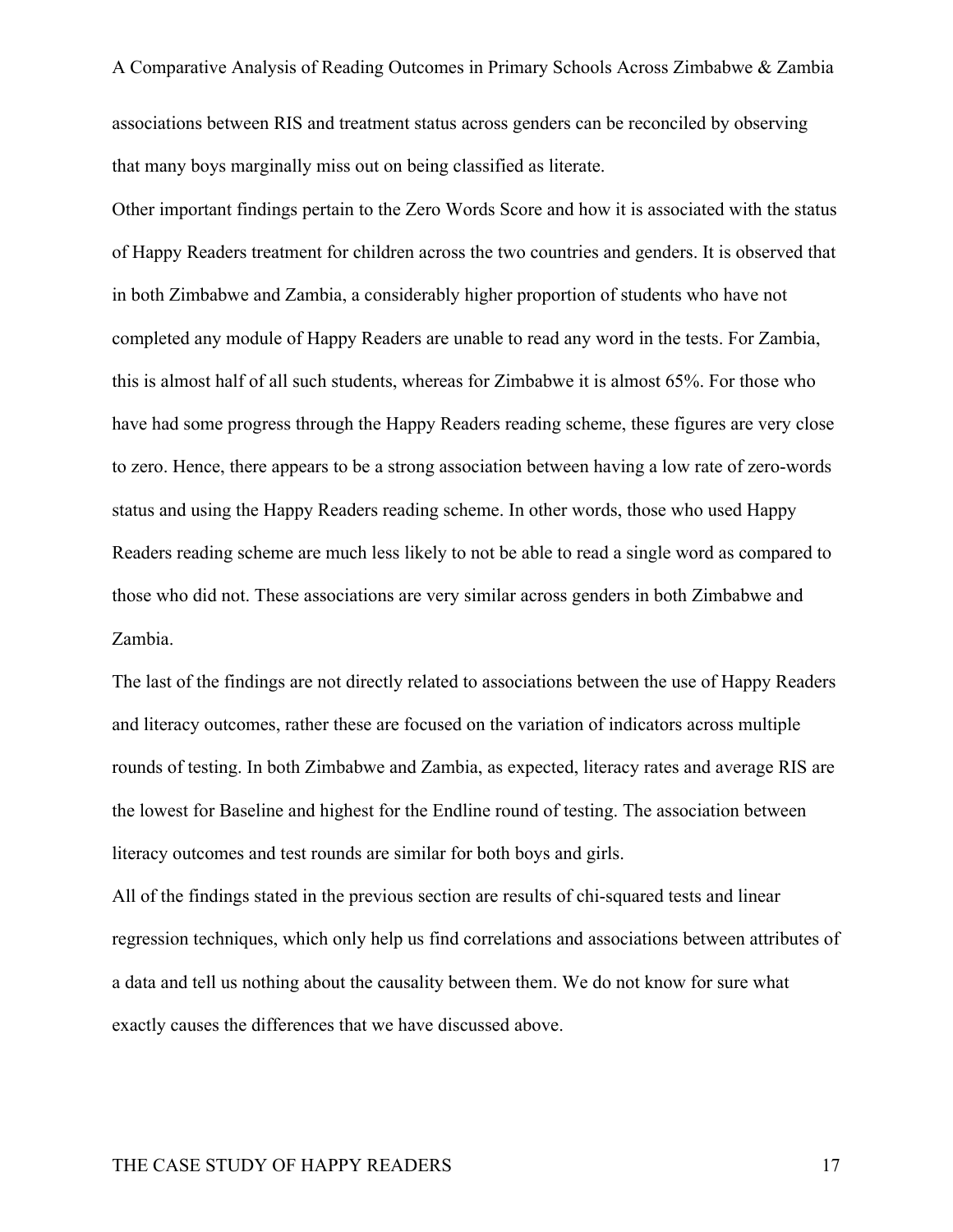- 1. The analysis is not an impact evaluation, because it does not establish any causations between the intervention under study and the literacy outcomes, and only establishes correlations present in the data provided. There was no random assignment of students to defined "treatment" and "control" groups in order to measure the causal effect of the program. Any positive associations that we have found between the intervention and reading outcomes may be a result of unknown factors such as parent motivation (students who have completed some of the modules might have done so because their parents pushed them to work harder, which led them to scoring better on the reading tests), students with higher motivation or skill self-selecting themselves into the program (selection bias), teacher motivation and/or skill etc. These characteristics can only be made uniform across treatment and control groups through a random assignment such as in a Randomized Control Trial.
- 2. Most of the analysis is conducted at the Endline, which reduces the sample size considerably. Both the datasets contained observations from a very limited number of schools, which limits the precision, reliability, and generalizability of the results. The fewer number of schools means that most of the data is interdependent, which leads to estimates with large standard errors and a lot of variability.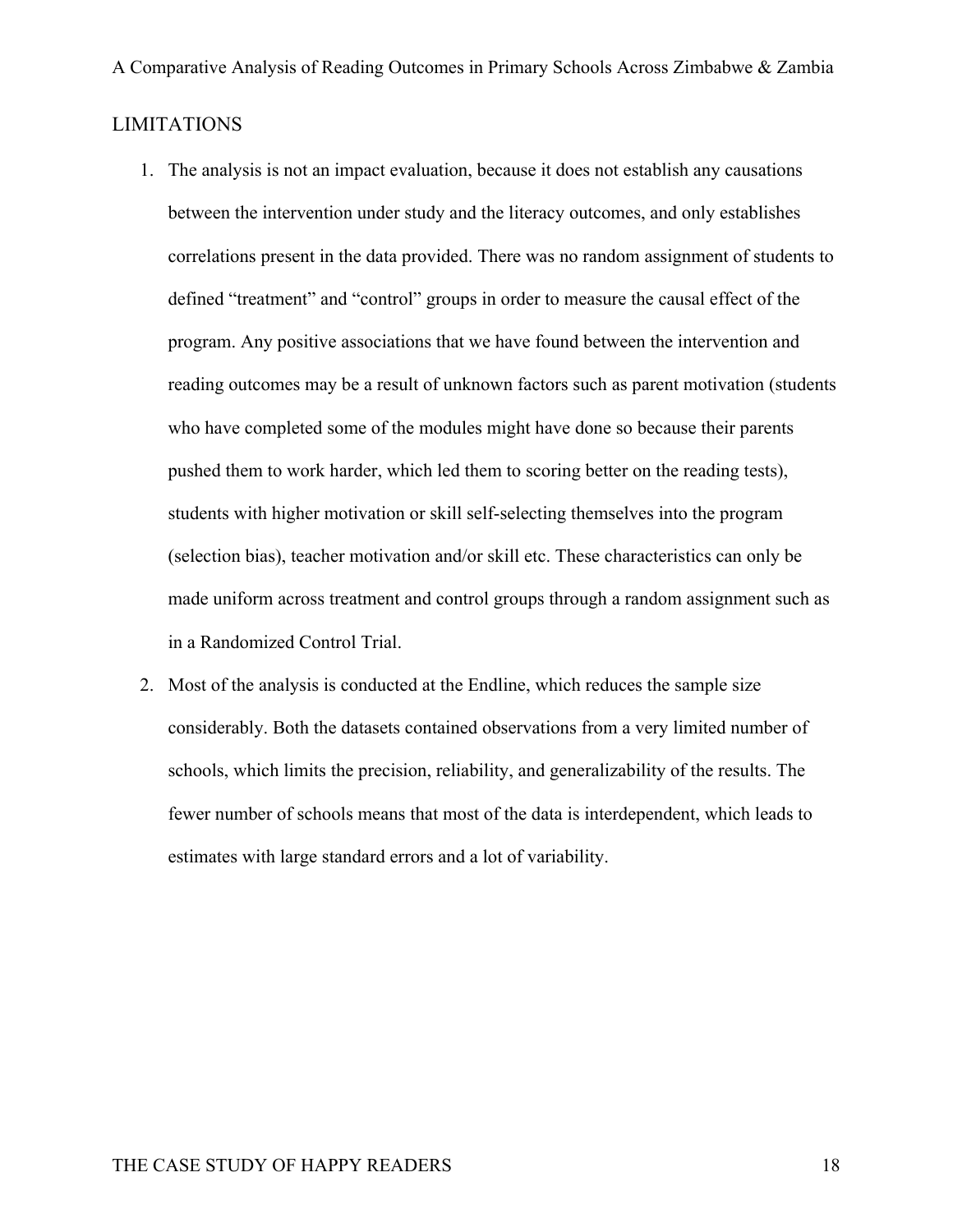## RECOMMENDATIONS

- 1. The Endline study should be expanded to schools outside of the Insiza district to include more schools from all regions of Zimbabwe in order to have a sample that is more representative and has a greater number of clusters. The same goes for Zambia. This will allow for a more robust analysis that furnishes precise and truly representative outcomes.
- 2. The study should be based on experimental designs such as Randomized Control Trials which will allow attribution and causal relationships. The Happy Readers website (n.d.) mentions that the IGATE program will be able to publish results based on such studies at the end of its current project.
- 3. The project should also expand its qualitative research in both its breadth and depth to understand the complexity of hurdles that stand in the way of attaining literacy goals. A comprehensive and extensive qualitative research in conjunction with a quantitative study will ensure that we are comprehending not only what the situation is but also why that situation exists. The qualitative study done by Willemsen, Cade, and Miske for the IGATE project is an excellent step in this direction, which concludes its report by saying that the heads of schools, teachers, and pupils in Zimbabwe see the Happy Readers initiative as really beneficial for the literacy development of students (2017, pp. 28-29).
- 4. Given that all the materials and tests were in English, more research should be done to look at the skills of children in local languages, especially given the wealth of research that demonstrates the benefits of early education in the child's mother tongue, even for second language acquisition (Cummins, 2000). In the case that the use of mother tongue is found to be useful for Happy Readers' literacy goals, they could also expand their work to include raising awareness about the research-based positive impacts of mother tongue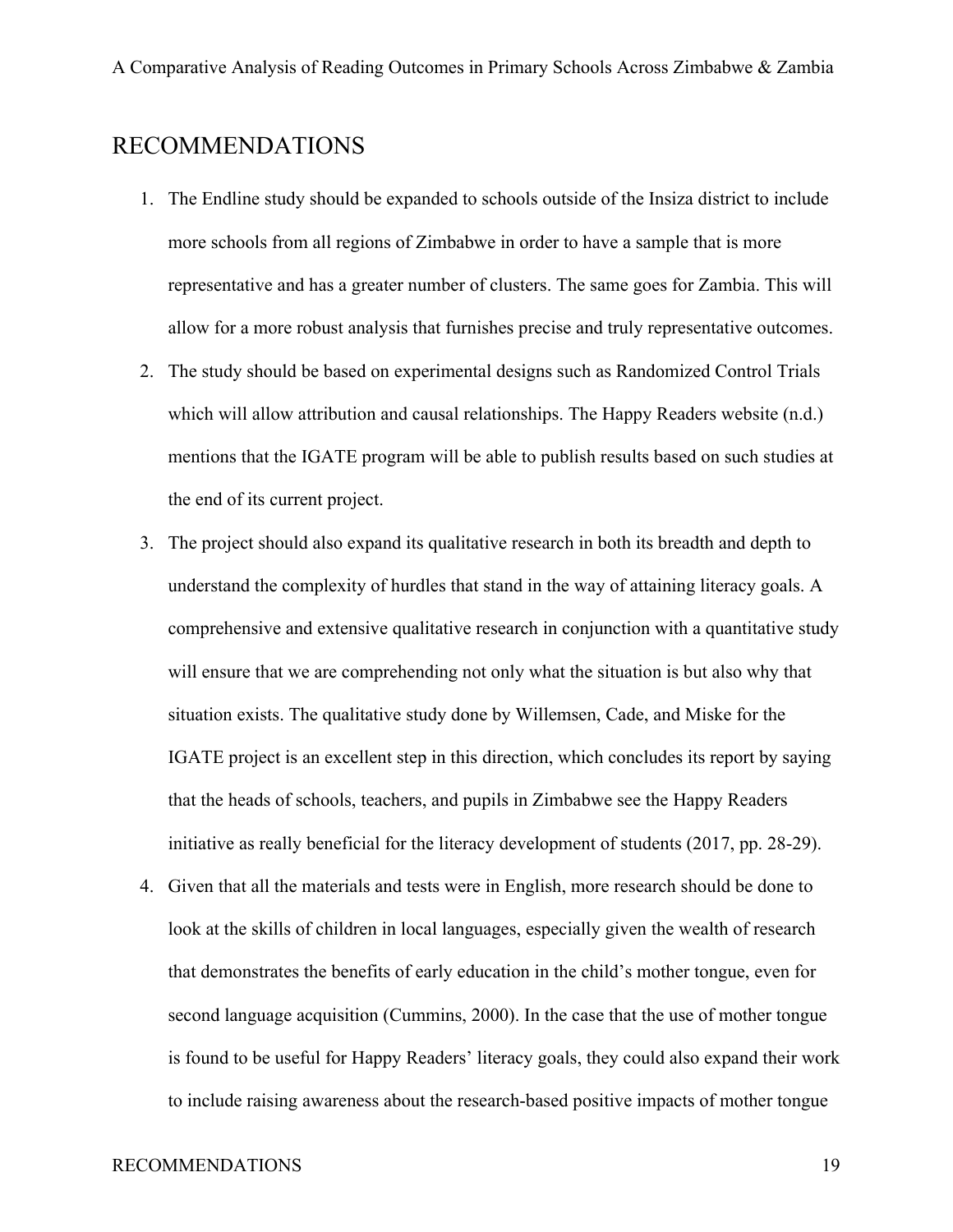education which can help change existing negative attitudes around it (Shizha, 2012). Inversely, the gains that students make in English language literacy as a result of the Happy Readers' intervention can help them better their reading skills in their first language, as suggested by the research conducted by Kim & Piper in Kenya (2019), especially since the orthographies of local languages in both Zimbabwe and Zambia are shallower than that of English.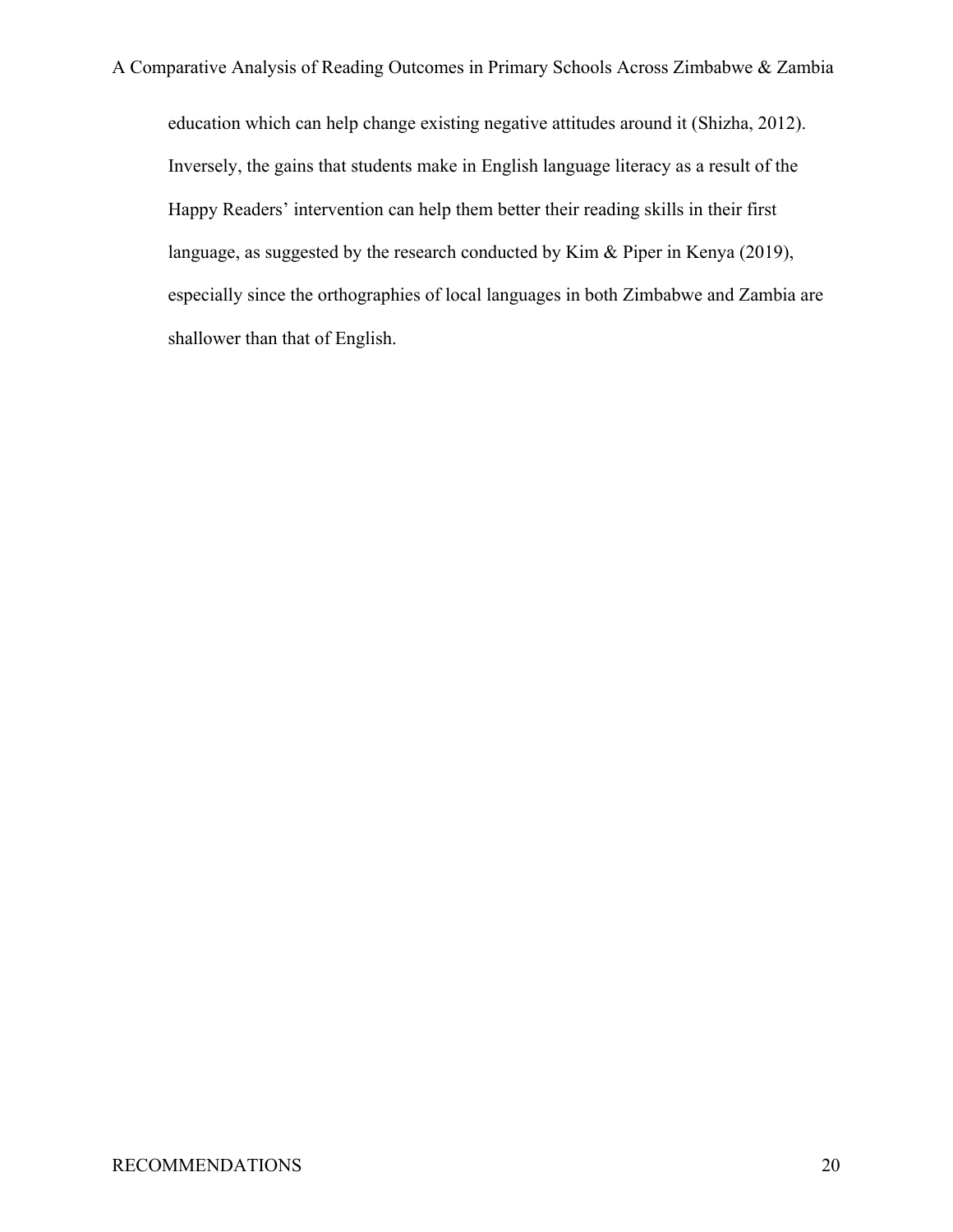# APPENDIX

## APPENDIX A

## **Table 1: Percentage of Grade 6 pupils at each Reading Level in Zimbabwe (SACMEQ III,**

## **2007)**

| Level 1 | Pre-Reading                | $6.0\%$  |
|---------|----------------------------|----------|
| Level 2 | <b>Emergent Reading</b>    | 12.50%   |
| Level 3 | <b>Basic Reading</b>       | 18.70%   |
| Level 4 | Reading for Meaning        | 20.70%   |
| Level 5 | Interpretive Reading       | 15.00%   |
| Level 6 | <b>Inferential Reading</b> | 11.0%    |
| Level 7 | <b>Analytical Reading</b>  | $11.7\%$ |
| Level 8 | Critical Reading           | 4.5 $%$  |

## **Table 2: Percentage of Grade 6 pupils at each Reading Level in Zambia (SACMEQ III,**

## **2007)**

| Level 1 | Pre-Reading             | 15.8%  |
|---------|-------------------------|--------|
| Level 2 | <b>Emergent Reading</b> | 28.3 % |
| Level 3 | <b>Basic Reading</b>    | 28.6 % |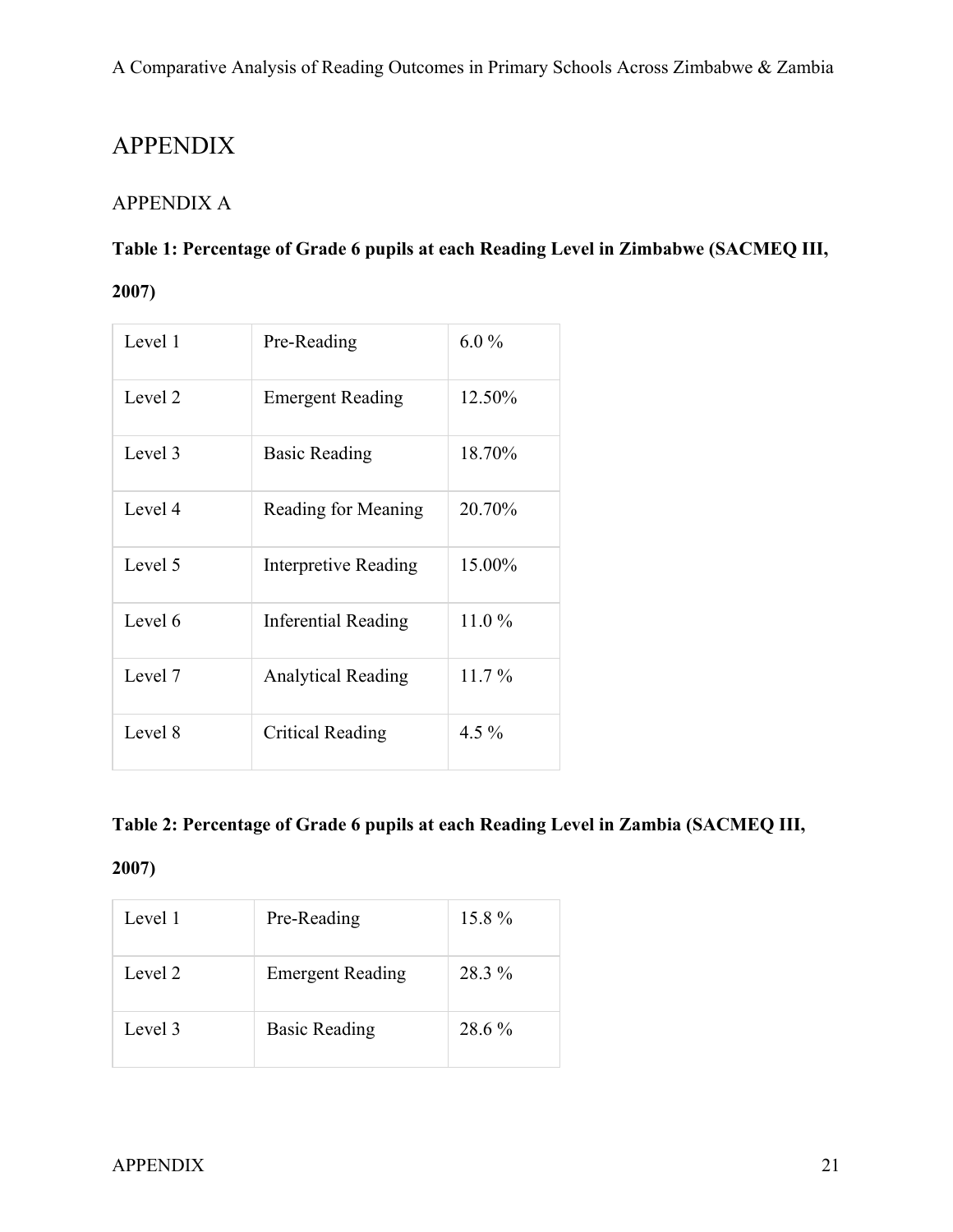| Level 4 | Reading for Meaning       | $14.9\%$ |
|---------|---------------------------|----------|
| Level 5 | Interpretive Reading      | $6.0\%$  |
| Level 6 | Inferential Reading       | $3.7\%$  |
| Level 7 | <b>Analytical Reading</b> | $2.2\%$  |
| Level 8 | Critical Reading          | $0.5\%$  |

## **Table 3: Endline Datasets**

| <b>Dataset</b> | Location                         | <b>Dates</b> | No. of<br><b>Results</b> | No. of<br><b>Schools</b> | <b>Test Version and</b><br>data |
|----------------|----------------------------------|--------------|--------------------------|--------------------------|---------------------------------|
| Dataset1       | Zimbabwe<br>(Insiza)             | 2017 Endline | 751                      |                          | V2.5<br>Word<br>Recognition     |
| Dataset2       | Zambia<br>(Kalomo,<br>Kazungula) | 2013 Endline | 375                      |                          | V1.1<br>Words & Letters<br>only |

## **Table 4: Measures used in the Analysis**

| <b>CATEGORY</b>      | <b>MEASURE</b>    | <b>VARIABLE</b>   | <b>DESCRIPTION</b>                                                                                                       |
|----------------------|-------------------|-------------------|--------------------------------------------------------------------------------------------------------------------------|
| Testing              | <b>Test Round</b> | <b>TESTROUND</b>  | Test Round e.g. Baseline,<br>Midline, Endline                                                                            |
| Round Data           | Country           | <b>CTRY</b>       | Country where test<br>conducted                                                                                          |
|                      | School            | <b>SCHOOL</b>     | School Name                                                                                                              |
| School/Class<br>Data | Grade             | <b>GRADE</b>      | Grade (number) when<br>tested e.g. $2,3,4,5$                                                                             |
|                      | Grade Level       | <b>GRADELEVEL</b> | Grade Level to Assess at.<br>This will depend on when<br>English teaching starts<br>based on LOI policy &<br>curriculum. |
|                      | Gender            | <b>GENDER</b>     | Gender M,F                                                                                                               |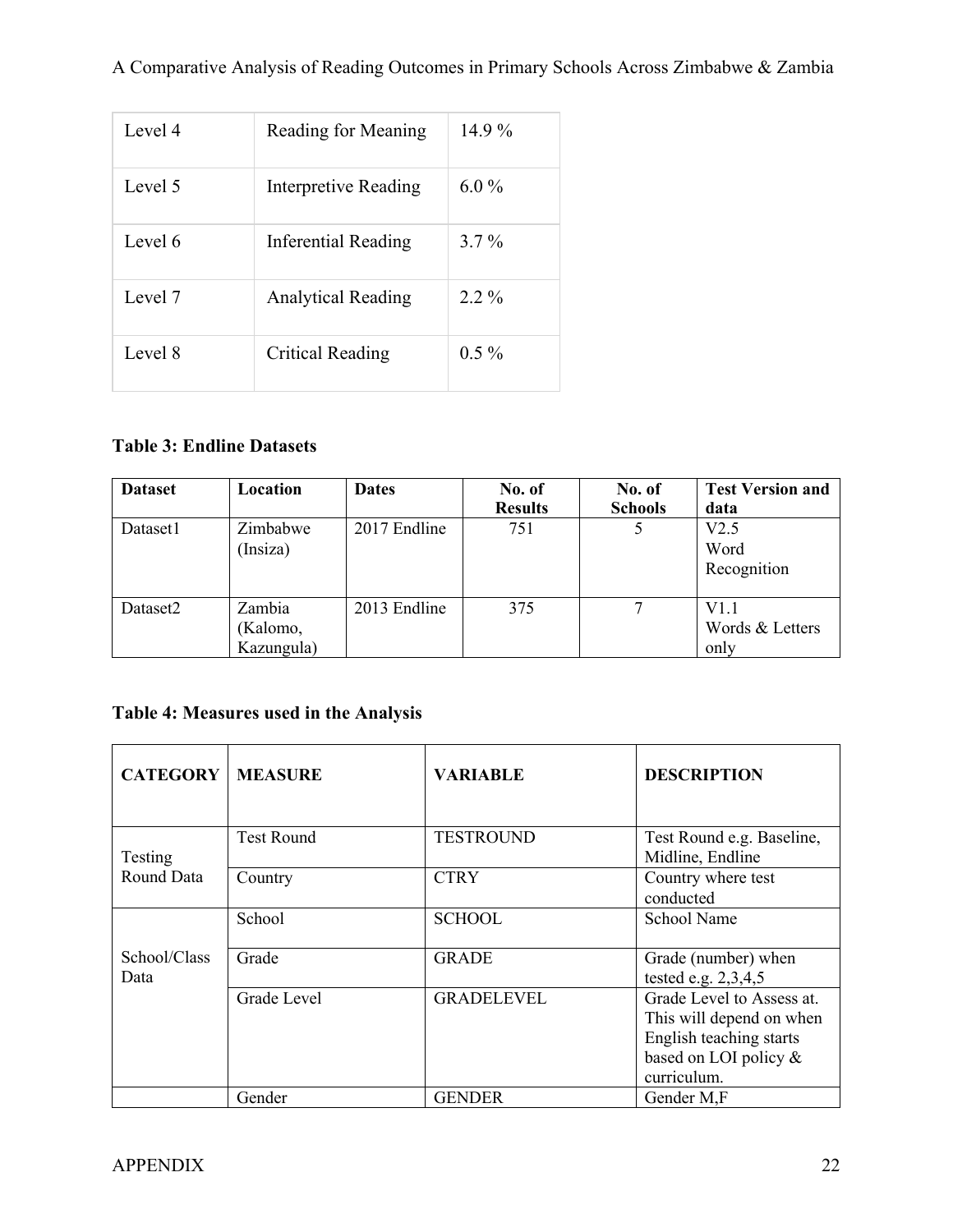| Pupil Data                      | Chronological Age            | <b>CHRONAGE</b>     | Age of child when tested,<br>based on DOB, or else<br>standard Grade Age for the<br>class if DOB not given            |
|---------------------------------|------------------------------|---------------------|-----------------------------------------------------------------------------------------------------------------------|
|                                 | Grade Age                    | <b>GRADEAGE</b>     | This is a standardised age<br>for the Grade at the time of<br>the test.                                               |
|                                 | Years Overage                | <b>OVERAGE</b>      | Rounded number of years<br>the child is over (or under)<br>age vs the Grade Age                                       |
| <b>Test Results</b><br>Recorded | <b>Words Read Correctly</b>  | <b>CORRECTWORDS</b> | Number of words the child<br>read correctly from the<br>List                                                          |
| Happy<br>Readers                | Read HR                      | <b>READHR</b>       | Has the child started on<br><b>Happy Readers</b><br>books/modules?                                                    |
| Treatment<br><b>Status</b>      | No. of HR Books<br>completed | <b>HRBOOKS</b>      | Number of Happy Readers<br>books/modules completed<br>by the child at time of test                                    |
| Derived<br>Results              | <b>RIS</b>                   | <b>RIS</b>          | Reading Index Score. A<br>score of 60 to 69 is the<br>standard expectation for<br>Grade 1 English speaker             |
|                                 | Headline Literacy<br>Measure | <b>LITERACY</b>     | Measure of whether a<br>child meets the minimum<br>RIS threshold of score 60<br>for the Grade Level being<br>assessed |
|                                 | Reading Level                | <b>READINGLEVEL</b> | Based on the RIS score<br>against Grade Level<br>expectations.                                                        |
|                                 | Zero Word Score              | <b>ZEROWORD</b>     | A score of 1 indicates that<br>a student cannot read any<br>word from the test.                                       |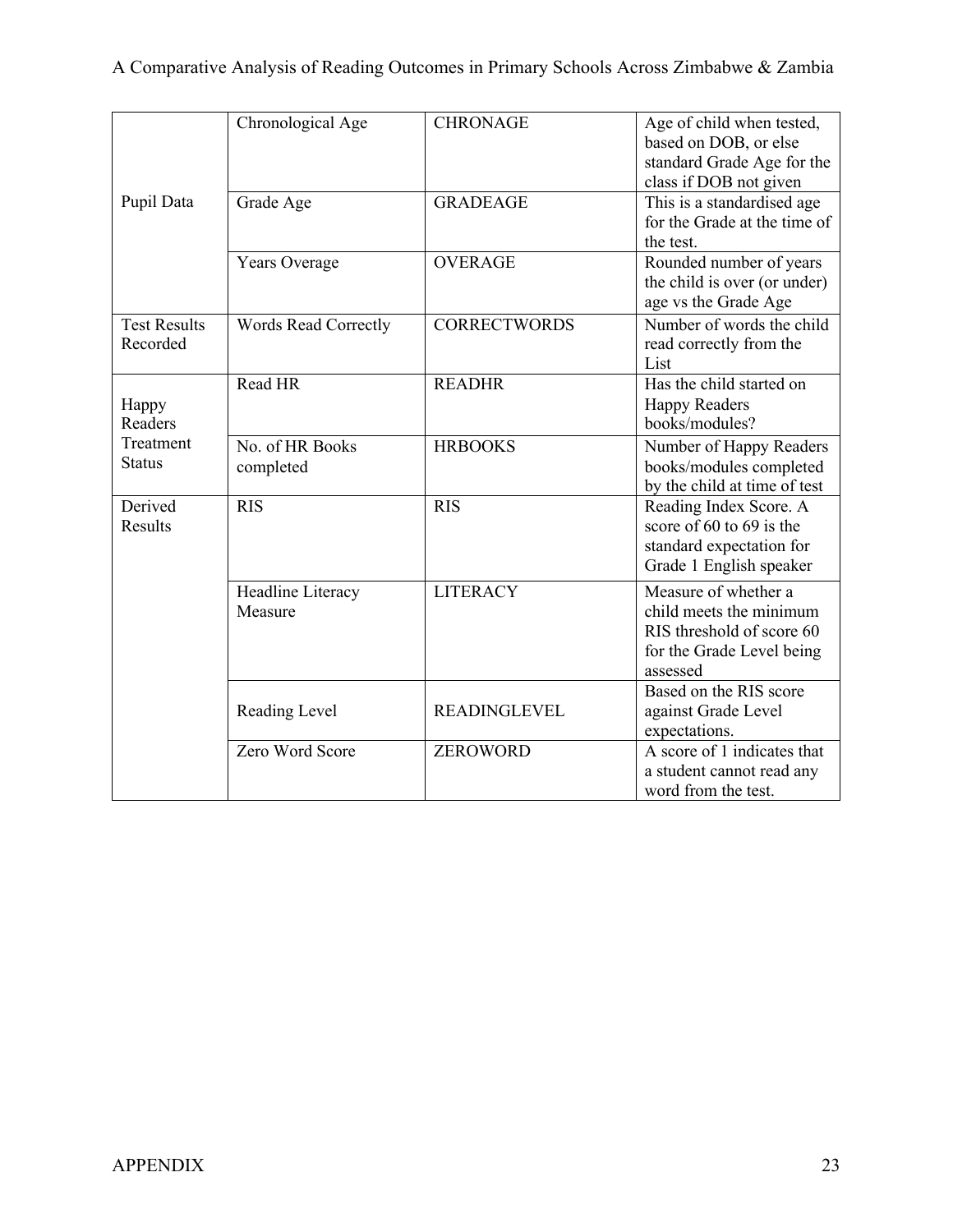## APPENDIX B





**Figure 2: Comparison of Literacy Rates by Treatment Status in Zambia**

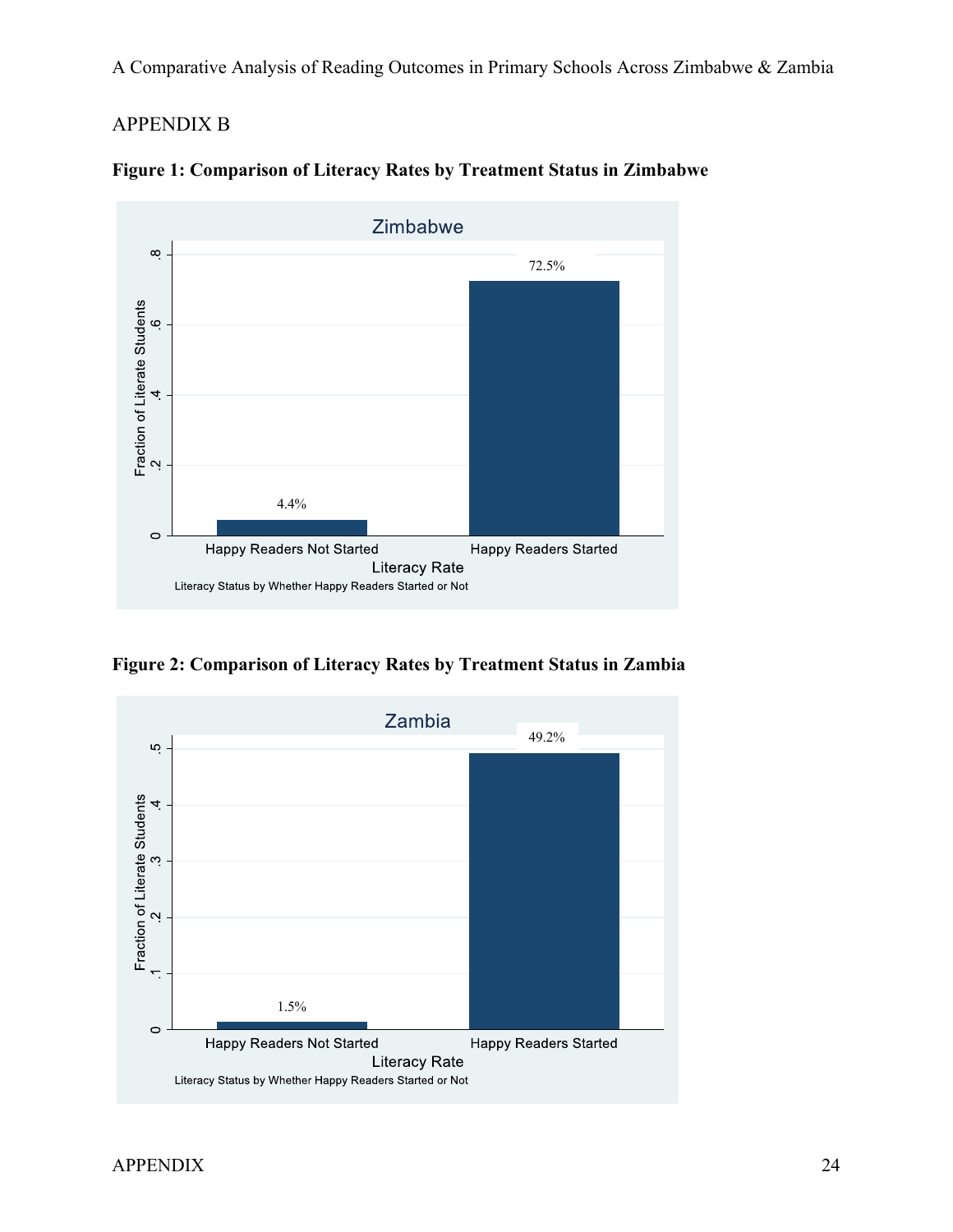

**Figure 3: Comparison of Associations between RIS and Treatment Status across the two Countries**

**Figure 4: Comparison of Associations between RIS and Happy Readers Modules** 

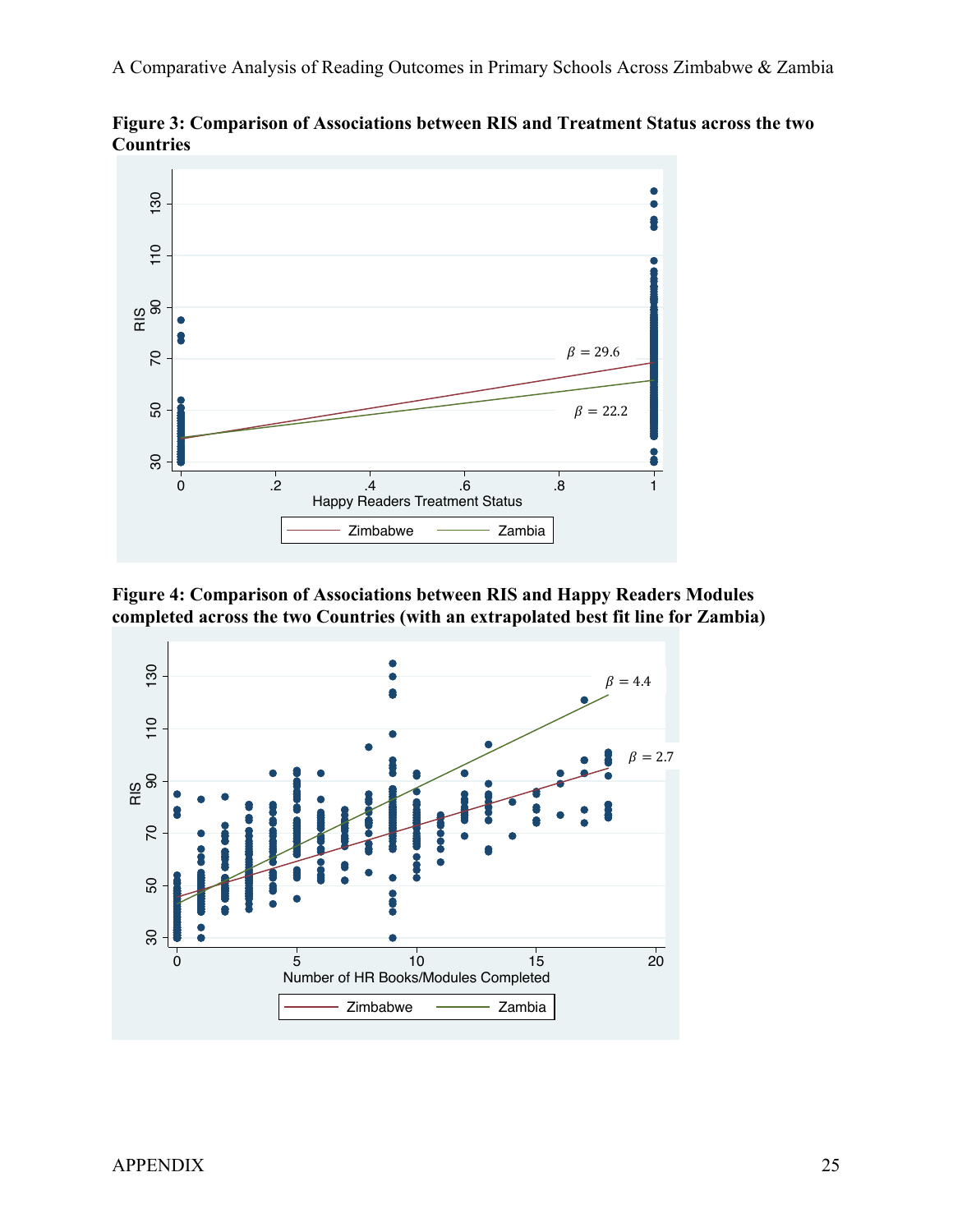**Figure 5: Comparison of Literacy Rates by Treatment Status for Zimbabwean Boys & for Zimbabwean Girls**

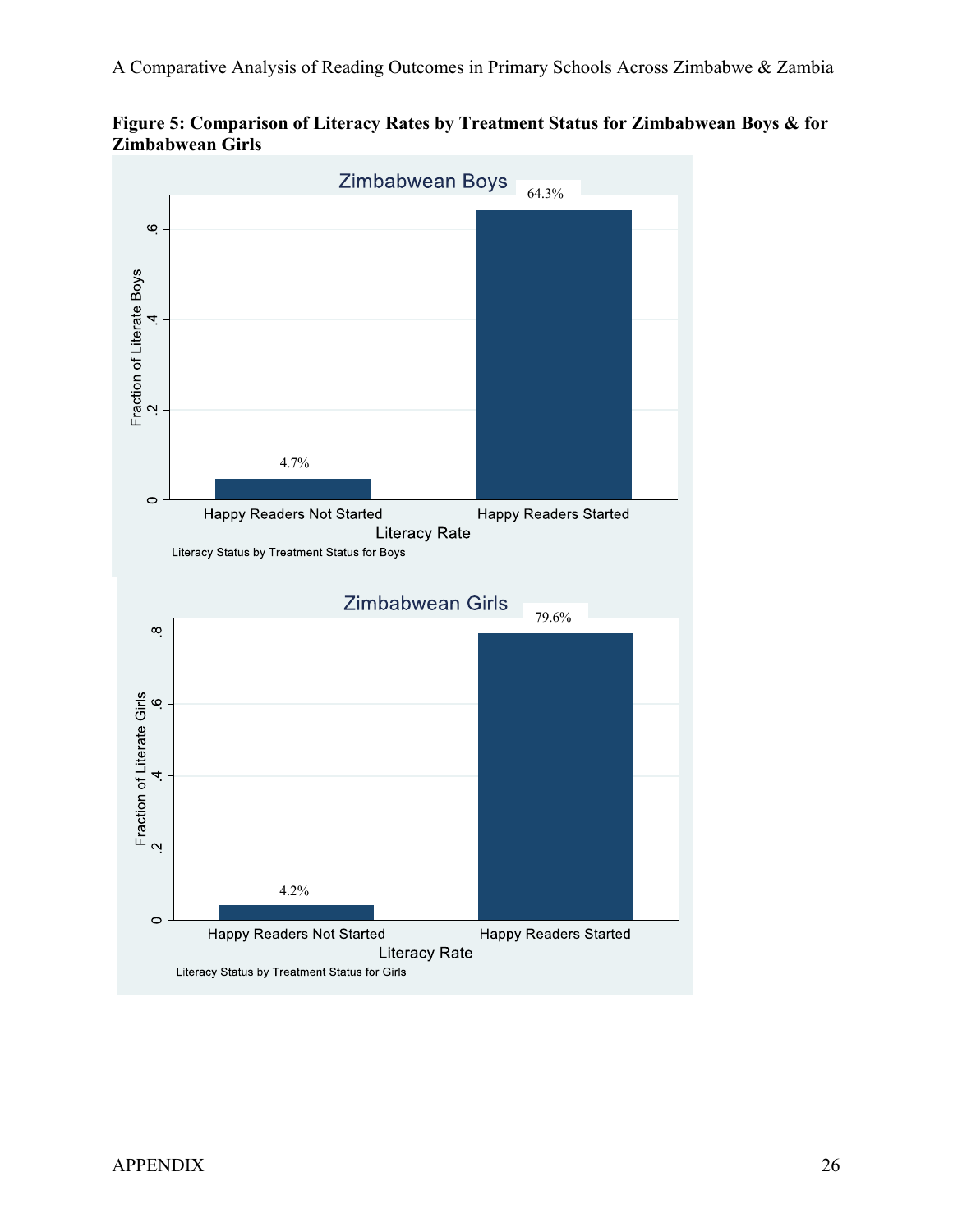

**Figure 6: Comparison of Zero-words Status by Treatment Status in Zimbabwe**

**Figure 7: Comparison of Zero-words Status by Treatment Status in Zambia**

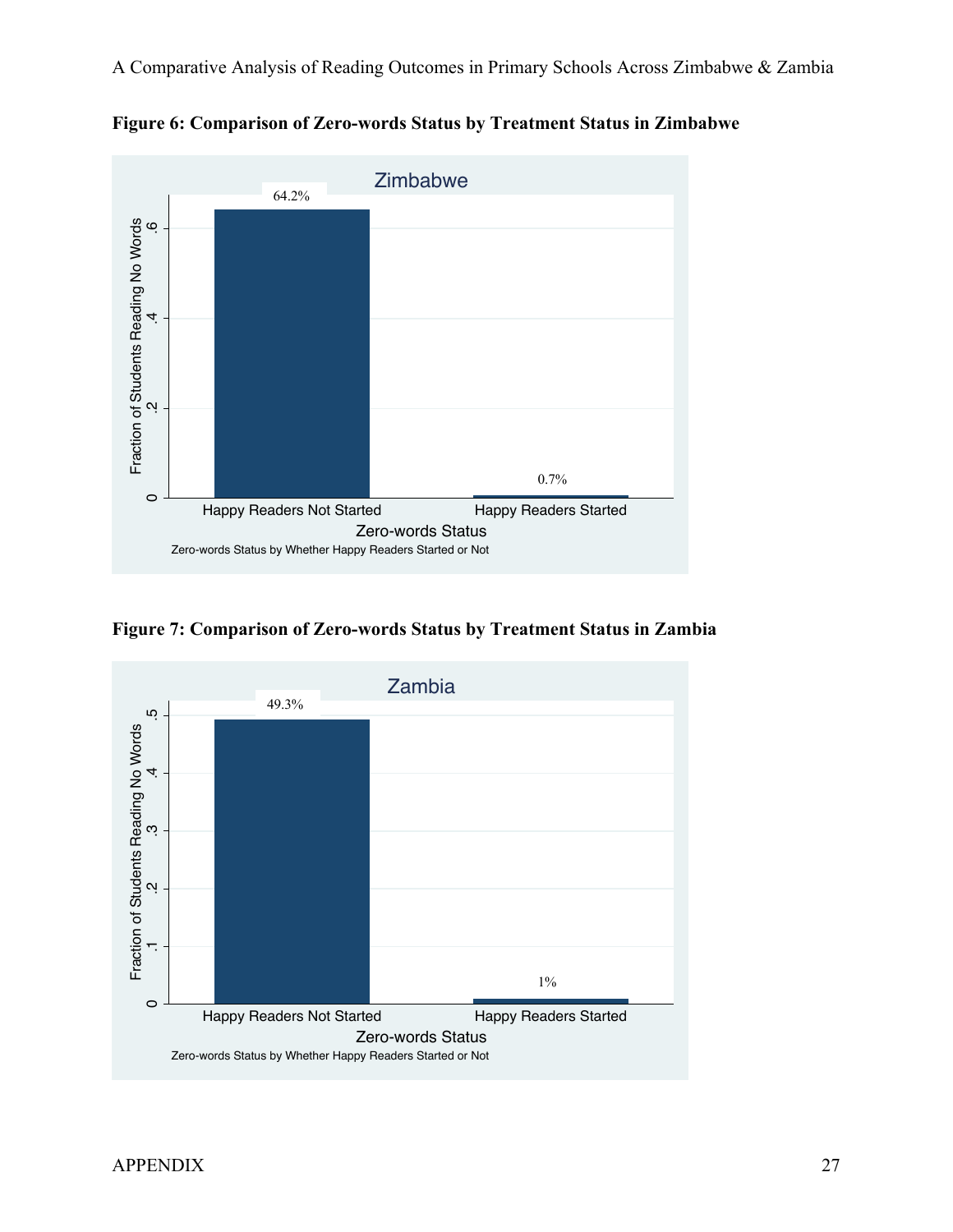

**Figure 8: Comparison of Literacy Rates by Test Round in Zimbabwe**

**Figure 9: Comparison of Literacy Rates by Test Round in Zambia**

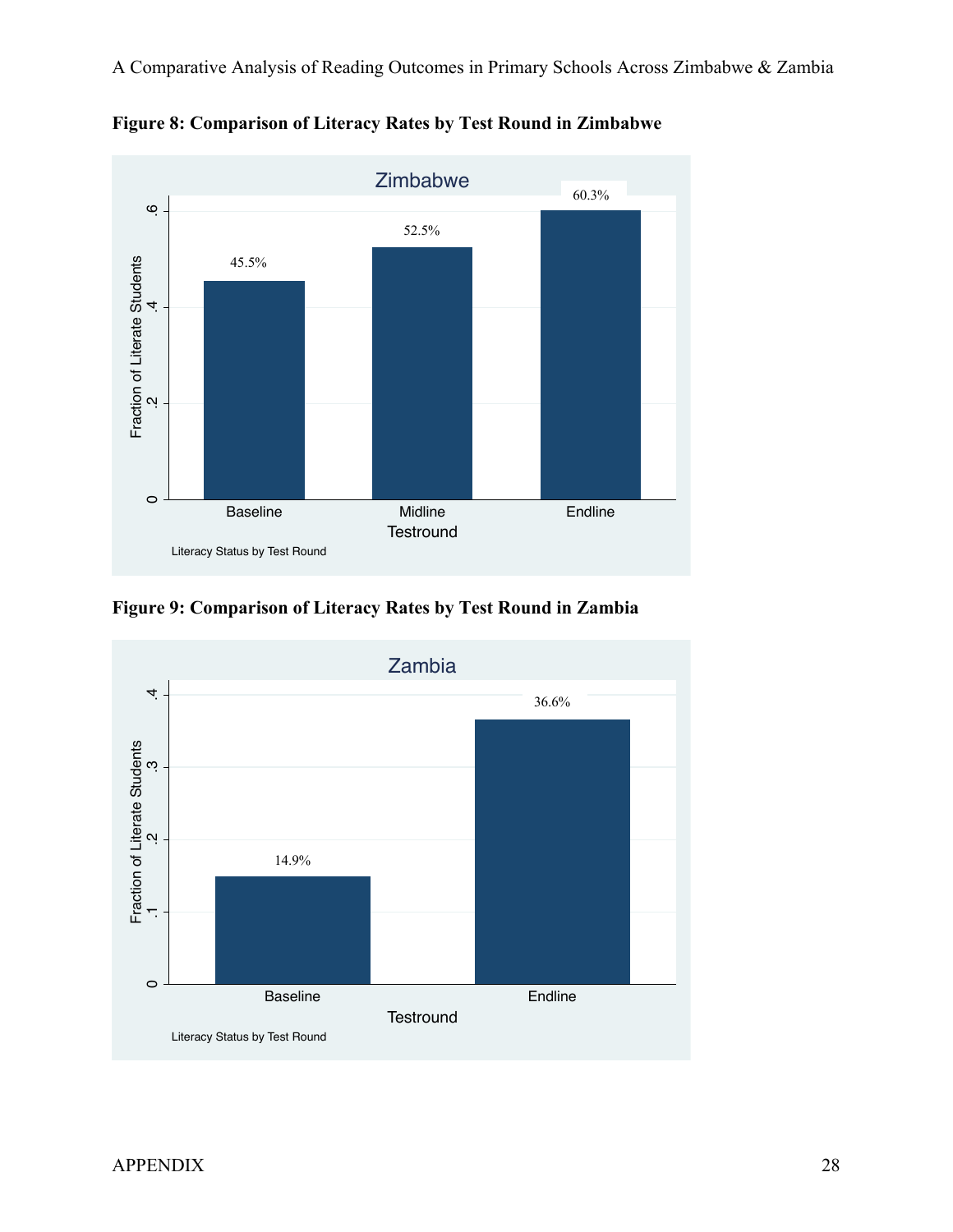

**Figure 10: Comparison of RIS by Test Round in Zimbabwe**

**Figure 11: Comparison of RIS by Test Round in Zambia**

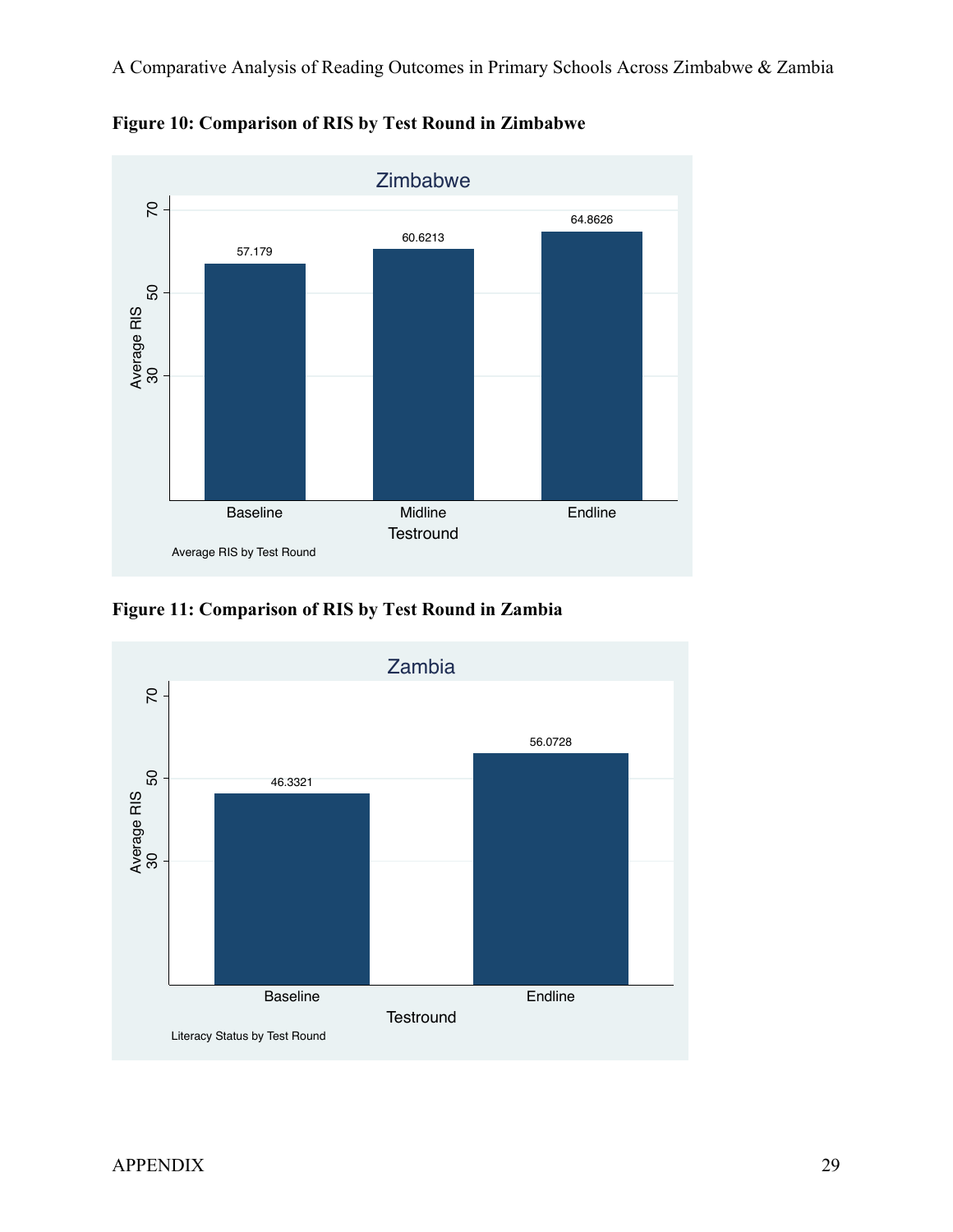## REFERENCES

Census of Population and Housing. (2010). Retrieved from https://www.zamstats.gov.zm/phocadownload/2010\_Census/2010 Census of Population National Analytical Report.pdf

- Cummins, Prof. Jim. Language, Power and Pedagogy: Bilingual Children in the Crossfire, Channel View Publications, 2000. ProQuest Ebook Central, http://ebookcentral.proquest.com/lib/harvard-ebooks/detail.action?docID=977766. Created from harvard-ebooks on 2019-03-18 11:28:33.
- Eberhard, David M., Gary F. Simons, and Charles D. Fennig (eds.). (2019). Ethnologue: Languages of the World. Twenty-second edition. Dallas, Texas: SIL International. Online version: http://www.ethnologue.com.

Education Report (2017). Retrieved from http://www.zimstat.co.zw/education-statistics

Happy Readers. (n.d.). Retrieved from https://www.happy-readers.com/

- IGATE: Improving Girls' Access through Transforming Education. (2015, July 30). Retrieved from https://www.wvi.org/education-and-life-skills/igate-improving-girls-accessthrough-transforming-education
- Kim, Y. S. G., & Piper, B. (2019). Cross-language transfer of reading skills: An empirical investigation of bidirectionality and the influence of instructional environments. *Reading and Writing*, 32(4), 839-871.
- Miske Witt & Associates Inc. (2017). *Happy Readers Initiative Summary and Analysis*. Shoreview, MN: Willemsen, L. W., Cade, S., & Miske, S. J.
- Mugore, M. F. M. (1995). *Language learning and teaching in Zimbabwe: English as the sole language of instruction in schools: a study of students' use of English in Zimbabwe, their indigenous languages (Shona and Ndebele), and the schools' methods of instruction in secondary school classrooms* (Doctoral dissertation, McGill University, Montreal, Canada).
- Ndamba, G. (2008). Mother Tongue Usage in Learning: An Examination of Language Preferences in Zimbabwe. *The Journal of Pan African Studies.* 2, (4), 171-178.

SACMEQ (2007). Retrieved from http://www.sacmeq.org/?q=sacmeq-members/zimbabwe

SACMEQ (2007). Retrieved from http://www.sacmeq.org/?q=sacmeq-members/zambia